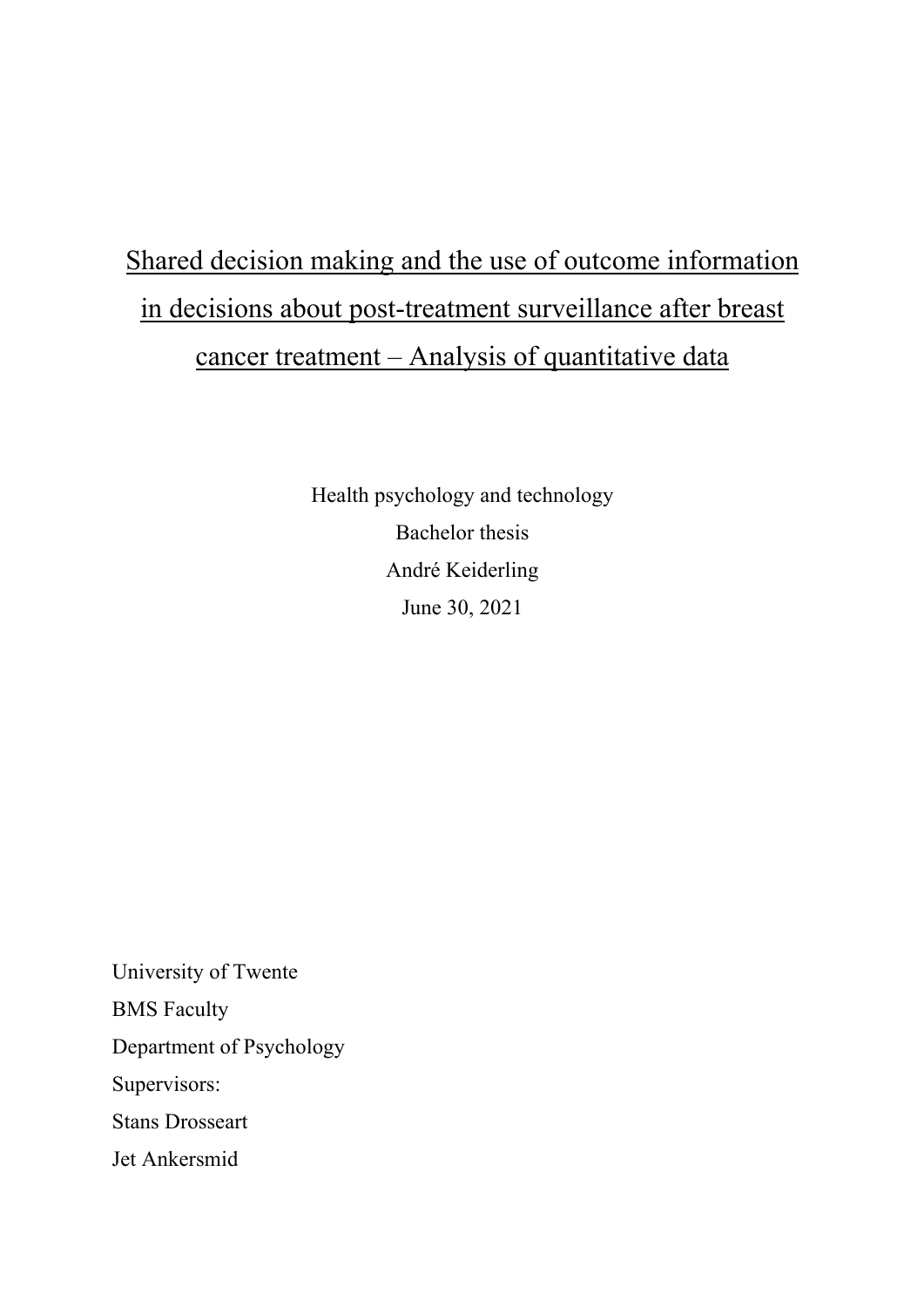#### **Abstract**

**Background:** Shared decision making (SDM) is suggested as the preferred approach when it comes to post treatment surveillance of breast cancer patients. The current high surveillance schedule might not be necessary for all patients and is rather a preference-based decision. However, it is still not the main approach when it comes to post treatment surveillance of breast cancer patients. Accordingly, the aim of this study was to examine the extent to which SDM currently takes place among post-treatment breast cancer patients . Factors that might influence patients' perception to which extent SDM currently takes place, are the patient's age, and health literacy. Hence, this study aims at identifying associations between SDM, age and health literacy, as well as to examine if the relationship between age and shared decision making is moderated by health literacy. **Methods:** A cross-sectional design was adopted. The sample was composed of 266 female post-treatment breast cancer patients. The variable SDM was assessed with the SDM Q-9 and the CollaboRATE (Barr et al., 2014; Kriston et al., 2010). Further, health literacy was assessed through the SBSQ (Fransen et al., 2011). A Pearson correlation has been calculated for the variables SDM, age and health literacy. A multiple linear regression was conducted in order to reveal a possible moderation effect of the variable health literacy on the independent variable age and the dependent variable SDM.

**Results:** In the post-treatment phase, SDM currently takes place occasionally . Older a ge was weakly associated with higher SDM (SDM Q-9)  $(r=0.21, p<0.05)$ , but no association between age and CollaboRate was found. Moreover, health literacy and SDM (SDM Q-9) were weakly negatively associated with each other  $(r=0.15, p<0.05)$ . However, no association between health literacy and SDM measured using the CollaboRATE could be found. Moreover, the instruments SDM Q-9 and CollaboRATE were found to be strongly associated with each other ( $r = 0.73$ ,  $p < 0.01$ ). Additionally, a negative weak correlation between age and health literacy was found ( $r=0.15$ ,  $p<0.05$ ). The CollaboRATE did not show any significant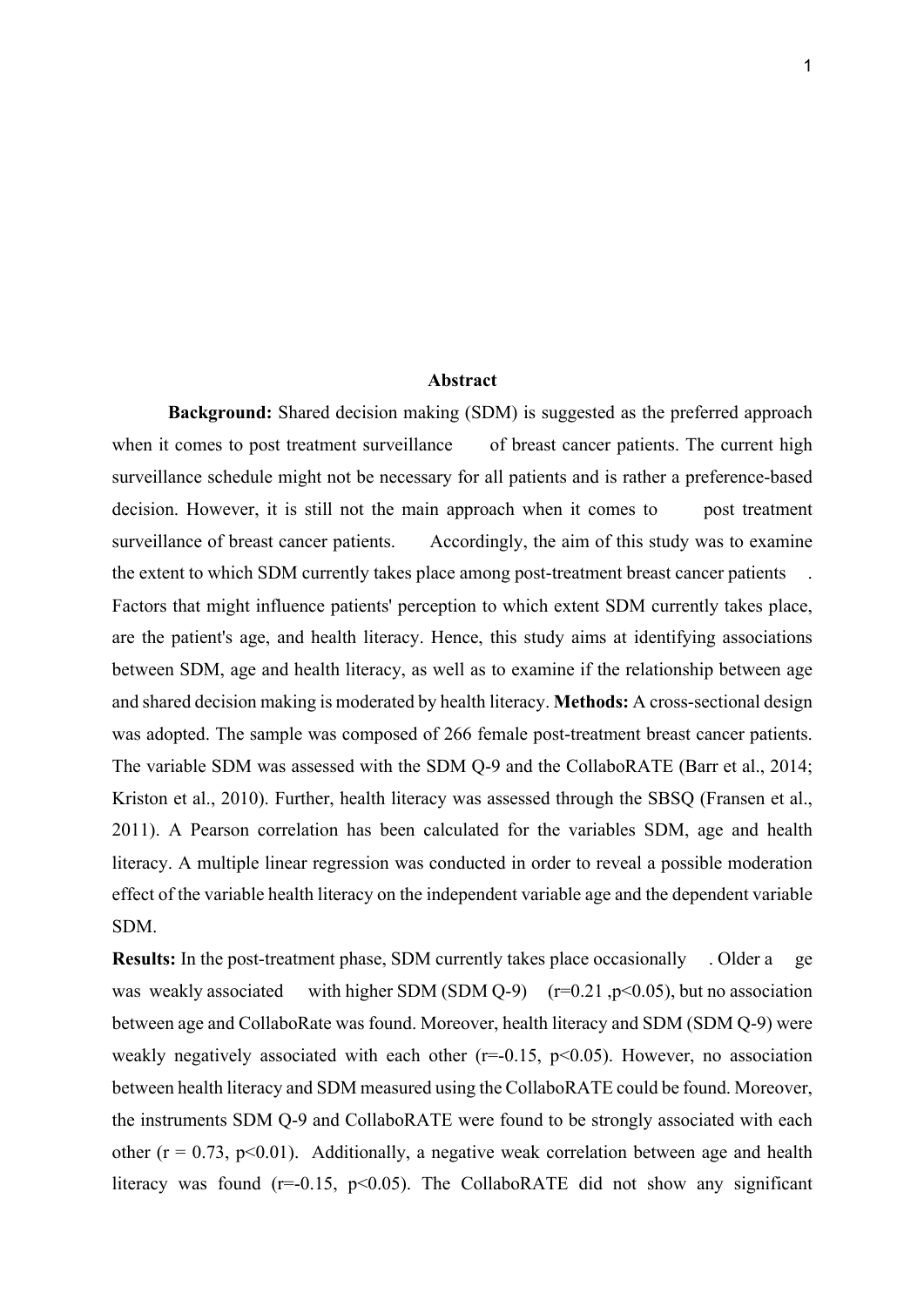correlations besides with SDM Q-9. Additionally, no moderating effect of health literacy on age and shared decision making was found.

**Discussion:** The results of this study were to some extent in line with previous findings of other studies which associated age and health literacy with shared decision making . Future research should aim to further investigate breast cancer post treatment surveillance to find further factors that influence the extent of perceived SDM among patients. This is important because the current extent of SDM taking place can be significantly improved.

#### **Introduction**

 Breast cancer is one of the most frequently diagnosed life threatening illnesses within our modern society , with more than 1.5 million diagnoses among women worldwide (de Ligt et al., 2019; Sun, et al., 2017; Sharma et al., 2010). According to the study by Momenimovahed  $&$  Salehiniya (2019), the incidence rate of breast cancer is rising to reach 3.2 million cases worldwide by 2050. This strong increase is also experienced in the Netherlands, as statistics display an increase in the lifetime danger of developing cancer of 1 in 9.3 women in 1990 (10.8%) and 1 of 6.6 women in 2010 (15.2%) (van Der Waal et al., 2015). Despite the alarming growth in incidence rates, breast cancer mortality rates within the Netherlands seem to be decreasing. According to van Der Waal et al. (2015), who compared breast cancer mortality rates of 1990, 2000, and 2010, a steady but continuous reduction can be observed (4.5% deaths caused by breast cancer in 1990, and only 3.7% in 2010). This shows that even though the breast cancer incidence rates are rising, the mortality rates are declining. More and more women become breast cancer survivors and are receiving follow up care (van Der Waal et al., 2015).

#### **Follow-up care**

Follow- up care for breast cancer consists of surveillance and aftercare. Surveillance is aimed at early detection of locoregional recurrences of breast cancer as well as detection of new primary breast tumours. The purpose of aftercare, on the other hand, is to evaluate applied therapy options of both, primary and adjuvant therapies, as well as screening for corresponding co-morbidities and/or psychosocial complaints (Collins et al., 2004; Lafranconi et al., 2017 ).

Currently the post-treatment surveillance is one size fits all The Dutch guidelines for post-treatment surveillance of breast cancer patients propose that patients are followed for at least 5 years after they received treatment, consisting of an annual mammogram for a period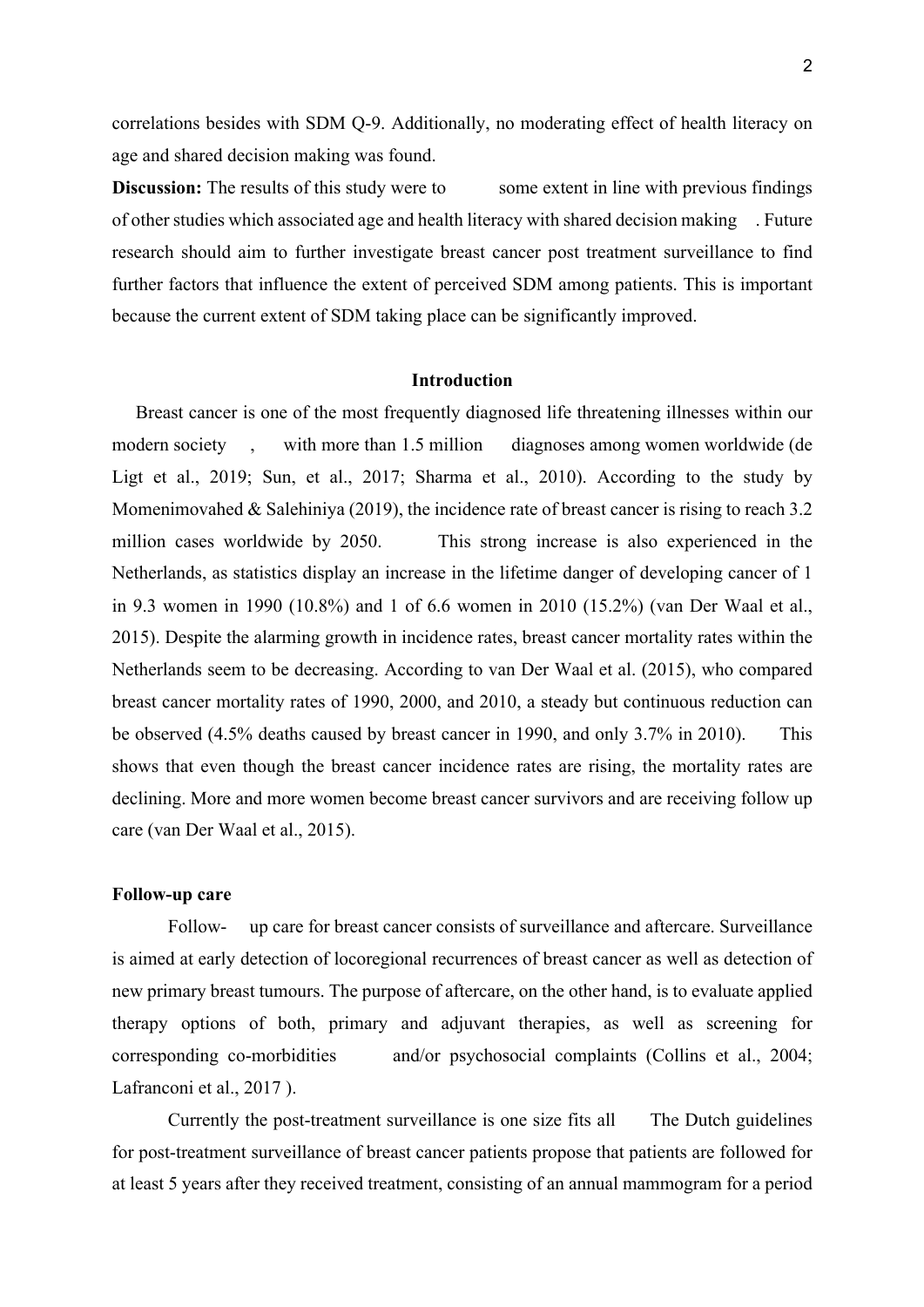of 5 years after treatment (Cardoso et al., 2019). This means that the post-treatment surveillance procedure is the same for all patients with no regards to individual risk factors, needs and preferences of the breast cancer patient. However, for many patients, this high surveillance schedule might not be necessary (Lafranconi et al., 2017). Therefore, research suggests that a more personalized approach, based on personal risk calculation may be favourable, which, in turn, leads to the number of mammograms being a preference-based decision (Onega et al., 2014). The national guidelines of the Netherlands suggest post treatment surveillance that is personalized to each individual breast cancer patient as well, but it does not suggest options on how to implement it (Witteveen et al., 2015).

#### **Shared decision making**

One way to personalize surveillance is the process of shared decision-making (SDM). SDM can be described as an approach that bases the decision-making process on the patients, needs, values and wishes, as well as on the most promising medical evidence in regards to success (de Ligt, et al., 2019). That is why SDM is considered as the optimal model taking into account both, patient preferences as well as patient involvement (Simmons et al., 2010). Within SDM it is common to make use of patient decision aids (PtDA). PtDA's have shown to be really effective in regards to decisional conflict reduction, increasing patients' knowledge, as well as reducing the ratio of patients who are rather indecisive as well as passive within their decision making (Simmons et al., 2010). SDM has been shown to have a number of benefits. According to Spronk et al., (2018), SDM is associated with positive results in regards to the management of breast cancer. A study conducted by Joosten et al. (2008), concluded that patients' overall satisfaction increases when taking part in SDM. Additionally, the patients' confidence in the decision that has been made rises (Hauser et al., 2015). Another benefit of patients taking part in SDM is that it increases the overall life expectancy of that patient, as it decreases the morbidity of the consequences of hypertension (Frosch & Kaplan, 1999). Further, the relationship between the patient and the health care professional improves (Frosch & Kaplan, 1999). Other advantages encompass improvements in treatment adherence, biomedical outcomes, as well as lower levels of concern regarding their disease (Adams & Drake, 2006; Frosch & Kaplan, 1999). Also, a symptom related advantage was able to be identified. According to Adams & Drake (2006), SDM can also account for decreased symptom burden.

However, SDM also comes with some disadvantages that need to be taken into account. If a patient has multiple choices, it "can increase the sense of lost opportunities, which in turn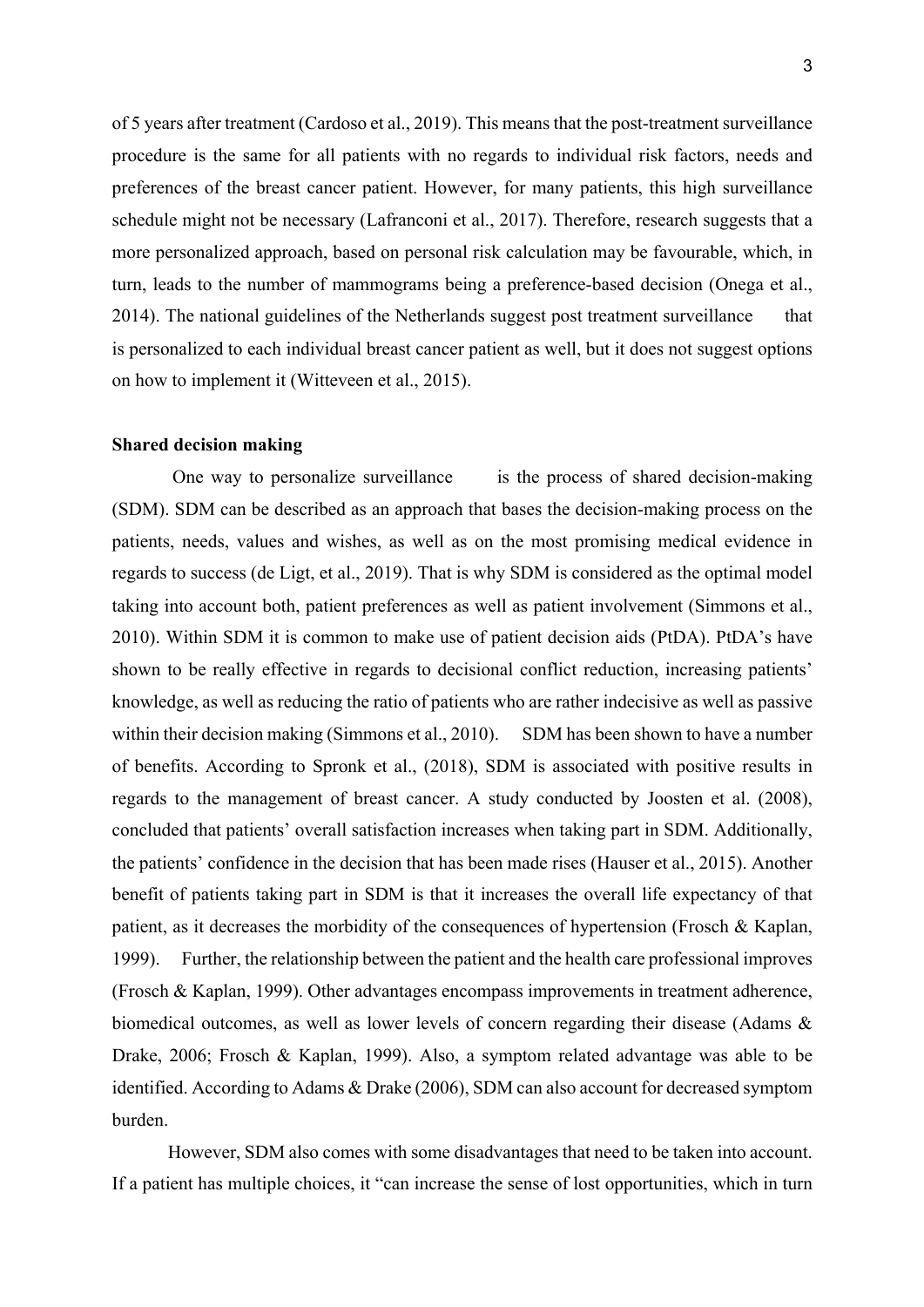will lead the patient eventually to experience feelings of regret" (Adams & Drake, 2006, p. 91). The more choices the patient has, the more likely it is for them to experience those feelings of regret. Another disadvantage is that the process of SDM is more time consuming for the healthcare professional, than eg. the paternalistic model. This results in SDM being the more expensive alternative (Gaston & Mitchell, 2005). Nevertheless, SDM still has areas that need some further investigation. Especially within the phase of post-treatment surveillance of breast cancer patients, not much is known about the extent to which the decision is currently made in SDM and which factors influence this extent. Therefore, it is important to gain insights in the factors that influence SDM in order to find solutions on how to increase the extent to which SDM is taking place. Another reason for the importance of gaining insights into the factors that influence SDM is that chronic and severe diseases can have a serious impact on the patients quality of life, due to the long term situation of those diseases (Müller-Engelmann et al., 2011). For such diseases long term compliance is often really important, which patients stated to be mainly a decision based on subjective values, as patients might stop complying when they did not agree to the chosen treatment option. Hence, SDM is especially important for patients with chronic and severe illnesses (Müller-Engelmann et al., 2011).

# **Age**

One factor influencing SDM is considered to be the patient's age. According to Schneider et al. (2006), the age of the participant can play a significant role in their preference of taking part in the decision-making process. Apparently, age can influence the interest of involvement in regards to health-related decisions. Similar results were detected according to another study. Here, the findings showed that the older population experiences greater barriers to being involved in shared decision making (Baker et al., 2000). This is also in accordance with the results of Gunn et al. (2015), who found a significant effect of age on shared decision making. Increasing age was linked with a decreasing preference for being involved in the decision-making process. Consequently, SDM is considered to be more attractive for younger (but also better-educated) patients (Frosch, & Kaplan, 1999). However, according to prior studies, it is possible that age might not single-handedly influence the patient's preference for involvement in the decision-making process. According to Amalraj et al. (2009), increasing age is associated with a decreasing health literacy. This, in turn, can influence patients to be less inclined in taking part in the decision-making process, due to age-related deficiencies in understanding health-related information (Amalraj et al., 2009).

## **Health literacy**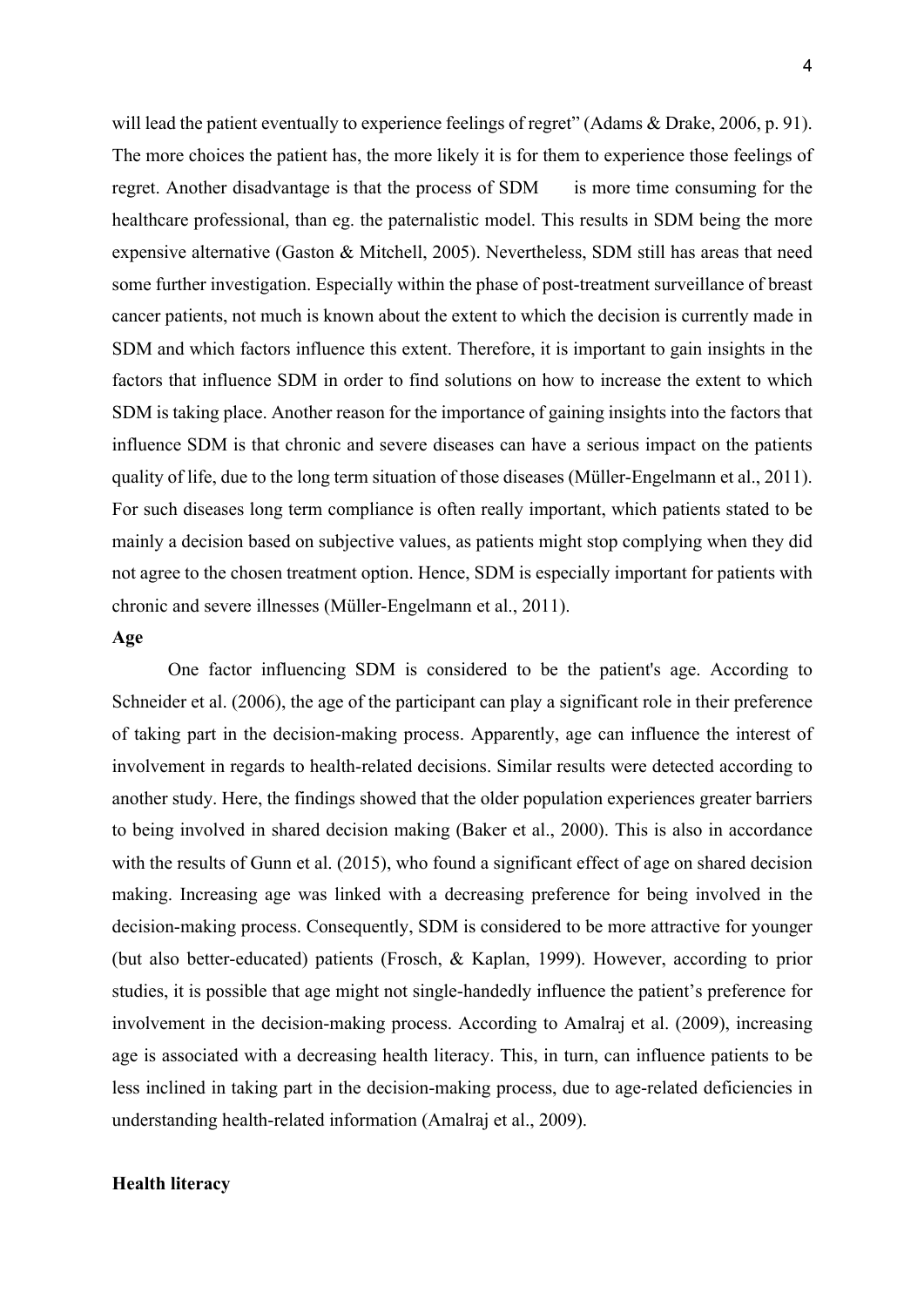Health literacy can be described as the skill to process and understand health-related information in order to make adequate health-related decisions (Stacey et al., 2017). The European Health Literacy Consortium defined health literacy as the person's ability to understand, process, access and apply health-related information in order to make corresponding appropriate decisions in regards to different domains of healthcare, namely illness prevention, and health promotion for being able to sustain or enhance their quality of life (Sørensen et al., 2013; Shen et al., 2019). Nevertheless, the definitions and conceptualizations of health literacy differ, making it difficult to narrow it down to one specific generalizable definition (Sorensen et al., 2012). However, health literacy seems to be associated with SDM according to Kim et al. (2001). Health literacy can possibly limit or enhance the participant's preference of taking part in SDM, depending on the extent of health literacy (Kim et al., 2001). Even though prior studies have examined the relation between health literacy and SDM, not much is known about the extent to which health literacy plays a role in SDM within the post-treatment surveillance phase of breast cancer patients. Aditionally, as mentioned in the age section, health literacy is associated with age (Galesic, & Garcia-Retamero, 2011). The findings of Baker et al. (2000) displayed that the older population showed a significantly lower health literacy. Findings of Amalraj et al. (2009), confirmed the results of Baker et al. (2000) and added some speculation about the relationship of age, health literacy and shared decision making. According to Amalraj et al. (2009), an increasing age is associated with a decreasing health literacy, which in turn can alter the relationship between age and health related decision making. Pelikan et al. (2018), specified the relationship of age and health literacy. They detected health literacy to be moderating the relationship between age and the patients' health. Interestingly, another study found age to be moderating the effects of health literacy on medication compliance. Due to age and health literacy often being linked as intervening variables in previous studies, this study will also examine whether health literacy

As only little is known about the extent of shared decision-making taking place in the post treatment surveillance phase, this study will focus on the relationship between age, health literacy, and shared decision making of breast cancer patients who are (at the point of the data collection) in the post treatment surveillance phase. An additional focus point of this study will be whether the relationship between age and SDM is influenced by health literacy in the post treatment surveillance phase since prior research is lacking in that area of research.

On the basis of that the following research questions are formulated:

serves as a moderator of age.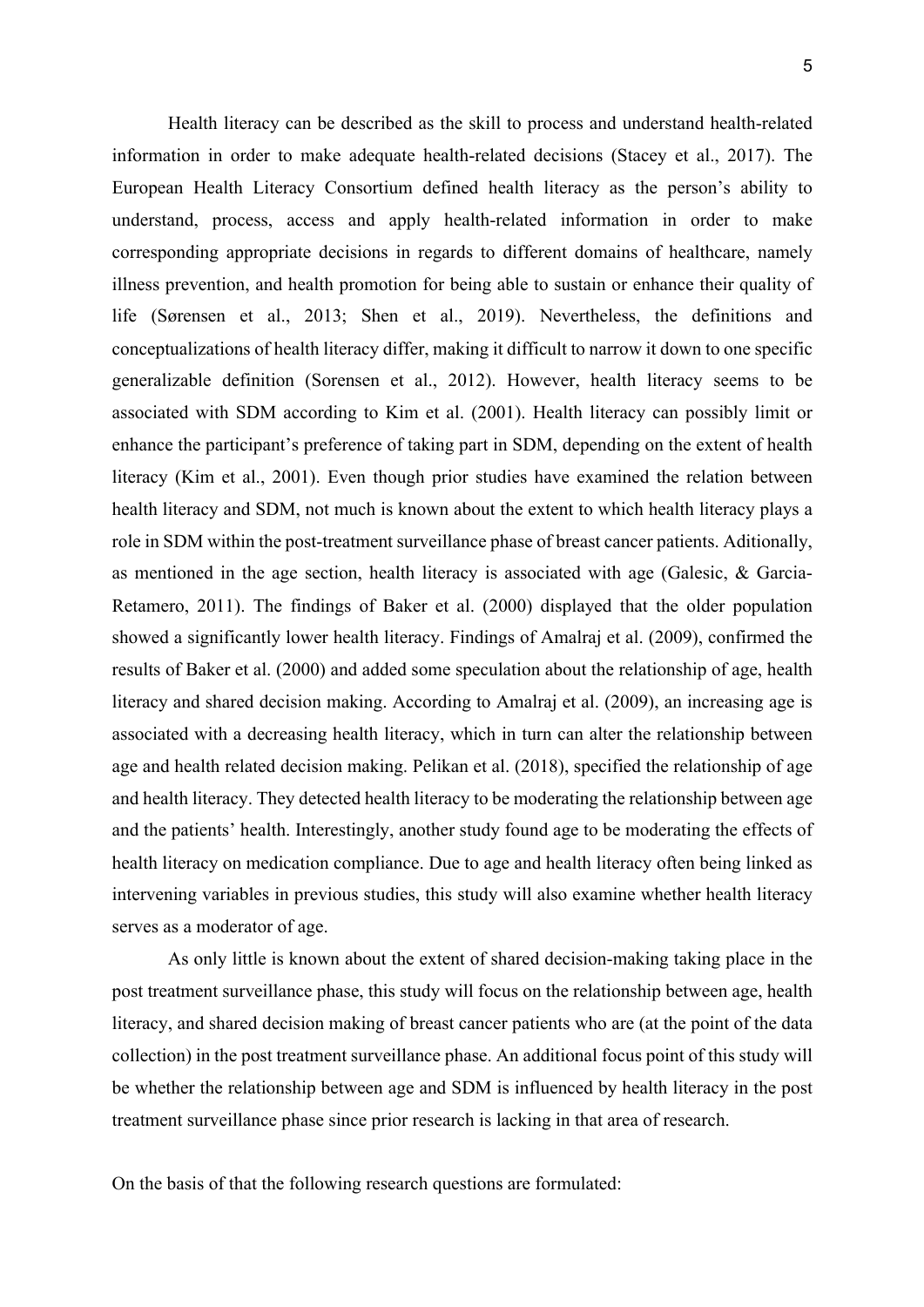RQ1: To what extent is the decision about post-treatment surveillance currently a shared decision?

RQ2: To what extent are the patient's age and health literacy level associated with SDM? RQ3: Is the relationship between age and Shared decision making moderated by Health Literacy?

#### **Methods**

#### **Design**

For this scientific paper, secondary data was used. The data was collected in the year 2020, as a part of the PhD study of Jet Ankersmid, and consists of the baseline data of a Multiple Interrupted Time Series (mITS) study. The current study scrutinized the research questions on the pre-implementation data (baseline data) only. A cross sectional design was selected to investigate the influence of the variables age, and health literacy, on SDM.

# **Participants and Procedure**

The Ethical approval for this scientific research was done in accordance with the declaration of Helsinki (World Medical Association, 2001). In order to be eligible to participate in the study, participants had to fulfil the following inclusion criteria: The potential participant must 1. face the decision for organizing follow-up care after having received curative treatment for invasive breast cancer, 2. have access to and experience in using a PC, laptop, tablet or smartphone with an internet connection (if needed, caregivers can assist the patient), 3. be treated in one of the Santeon hospitals<sup>1</sup>, 4. understand the Dutch language in speaking and writing and are able to give informed consent. Exclusion criteria were: 1. being diagnosed with non-invasive breast cancer, 2. receiving palliative treatment or neoadjuvant therapy, 3. being male, 4. being incapable of completing the questionnaire, even with help from a family member or caregiver. All potential participants were invited by the healthcare professionals of the Santeon hospitals, who were asked to screen all patients to find out which patients meet the inclusion criteria and are therefore eligible to participate in the study. Therefore, the sampling method used for the recruitment of participants was consecutive sampling.

 $1$  Santeon hospitals are a group of seven teaching hospitals in the Netherlands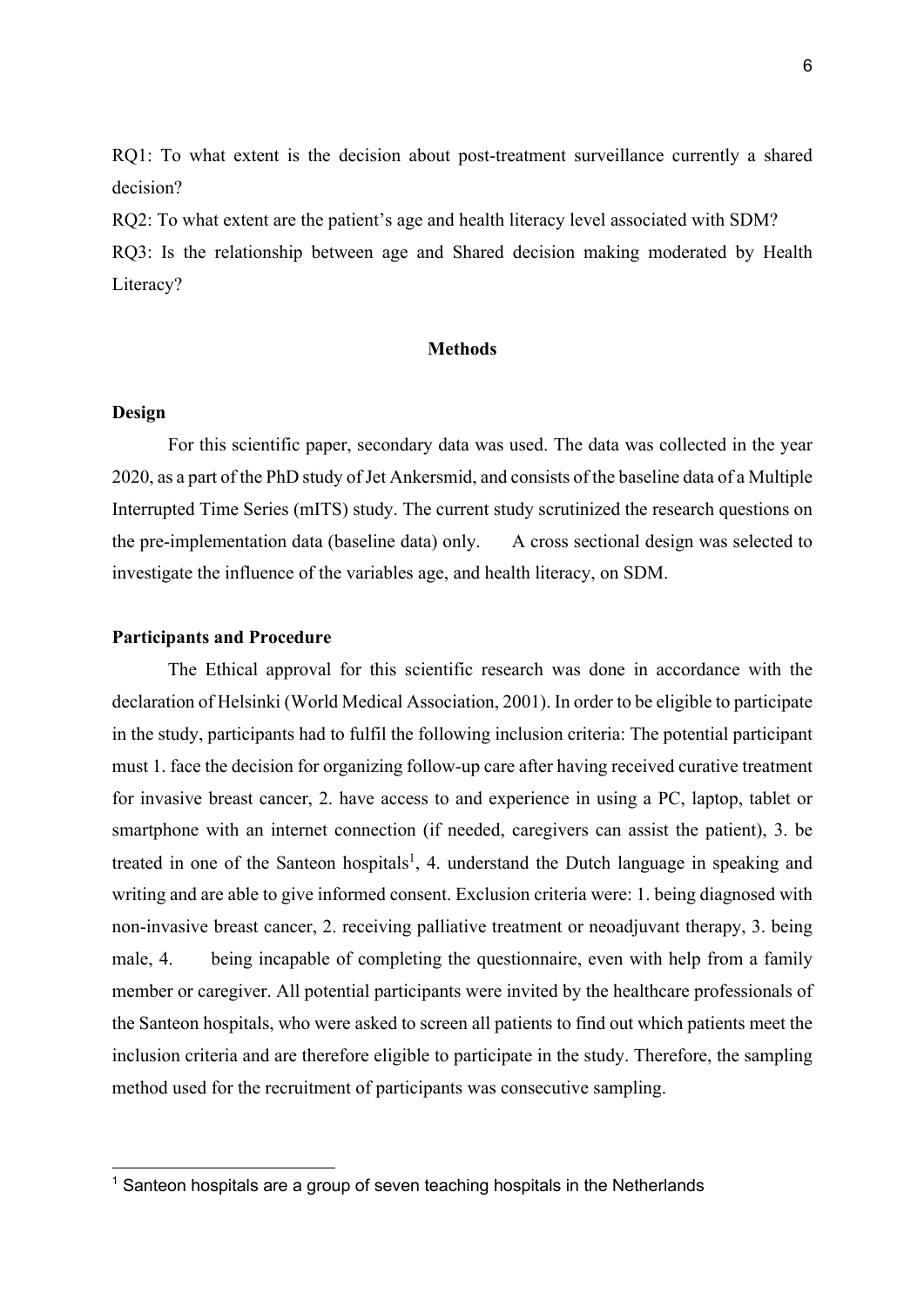All potential participants that were interested in taking part in the study received the patient information letter as well as the informed consent. The signed informed consents were stored in the treating Santeon hospital. The participants were asked to fill out the digital questionnaire to their most honest extent, as the questions addressed the participants perceived experience in consultation and other post-treatment care related matters. However, if patients had trouble filling out the questionnaire, they were allowed to get assisted by their caregiver. The sample size of the data set consisted of 266 women who suffered from breast cancer and were at the time the data was collected at the (1 year) post treatment stage. However, since 14 participants did not fill out the survey, the data of only 552 participants were analysed for the demographics. For SDM only data 249 participants were examined, as some participants did not fill in the entire survey.

#### **Instrument**

#### *Personal background variables*

The variable *age* was assessed by asking participants to indicate their age by the year they were born in.

The patient's *marital status* was assessed by giving the patients five options from which they could choose from, namely if they were 'widowed  $(=1)$ ' 'divorced  $(=2)$ ', 'single  $(=3)$ ', 'living together/married  $(=5)$ ', and 'other'. In case participants selected the answer option 'other', they had the chance to specify with their own words what type of marital status they are engaged in. These answers were then assigned to the other categories and the category 'in a relationship  $(= 4)$ ' was added.

The participant's occupation was also assessed by asking participants about their daily activities and reduced into two categories:  $1 = 'having a paid job' (being paid for)$ ... hours per week) and  $2 =$  'not having a paid job' (encompassing 'WAO/disabled', 'AOW/VUT/ pension', 'voluntary/ unpaid job', 'household tasks', 'studying/training'). The concrete answers from the option 'different' were assigned to the other categories.

For the variable *education*, the patient was asked to indicate their highest completed level of education by selecting one out of 9 options. The answers were grouped into three categories: 1= 'Low' ('no education', 'primary education' and 'primary or preparatory vocational education'), 2= 'Middle' ('secondary general education', 'secondary vocational education and vocational guidance', 'higher general and preparatory scientific education'), and 3= 'High' ('higher vocational education', and 'scientific education').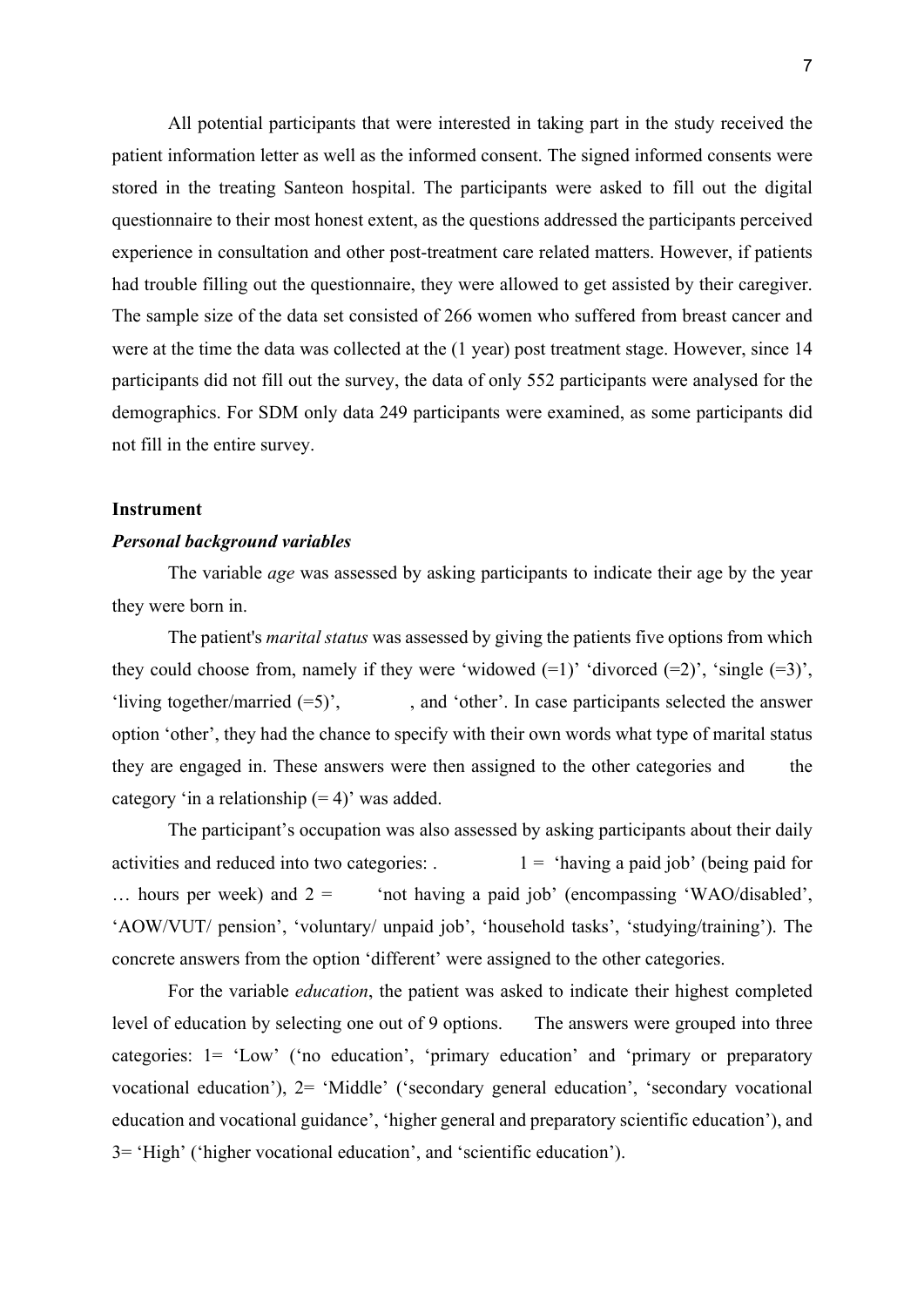In order to assess the variable 'health literacy', the **Set of Brief Screening Questions (SBSQ) (Fransen et al., 2011; Vreugdenhil et al., 2018)** was selected and used. The SBSQ measures the extent to which a patient is able to process and understand health related information in order to make adequate health decisions. It is a 3-item questionnaire, with each question being answered on a five-point Likert scale. The first and third item of the questionnaire have equal answering options, ranging from 'Never' to 'Always'. The second item has unlike the other two items different answering options, despite being answered on a five-point Likert scale as well. The exact wording of the second item is 'How confident are you that you are able to fill out medical forms correctly by yourself?'. Here, the answering categories were 'Not sure at all', 'A little bit sure', 'A bit sure', 'Quite sure', and 'Very sure'. Furthermore, the SBSQ demonstrated acceptable psychometric properties, with a Cronbach's alpha coefficient of 0.69, indicating solid internal consistency (Fransen et al., 2011). The computed cronbach's alpha coefficient for this exact sample showed a lower reliability of 0.54. Improving the Cronbach's alpha coefficient by eliminating one item did not work. Hence, despite this low Cronbach's alpha coefficient, it was decided to combine the items into a scale score, since the scale has been proven reliable in a number of prior studies (Fransen et al., 2011; Vreugdenhil et al., 2018). In order to calculate the scale score of each patient, all three items were added up and then averaged. The interpretation of the was evaluated in accordance with Fransen et al., 2011, with a cut-off score of above 2 indicating a solid health literacy.

### *Shared decision making*

In order to assess the variable, Shared decision making (SDM) and the perceived level of involvement in the decision-making process, two tests were used.

The '**Patient version 9-item Shared Decision Making Questionnaire (SDM-Q-9)**' was used for measuring the patients perceived level of SDM. This questionnaire is the short form and newest version of the original Shared Decision Making Questionnaire (SDM-Q) (Kriston et al., 2010). The SDM-Q-9 was detected to be a strongly valid and reliable measure with the factor analysis revealing clearly one factor of the underlying construct. Additionally, a strong internal consistency was found (Cronbach *α* = .938) (Kriston et al., 2010). Due to the elderly sample that the questionnaire was tested on, the generalizability might be limited (Kriston et al., 2010). However, as the sample of this study has an average age of 62, this test might be well fitting. The SDM-Q-9 measured 9 items on a 6 point likert scale, which ranged from 'totally disagree' to 'totally agree'. Example items are "My doctor wanted to know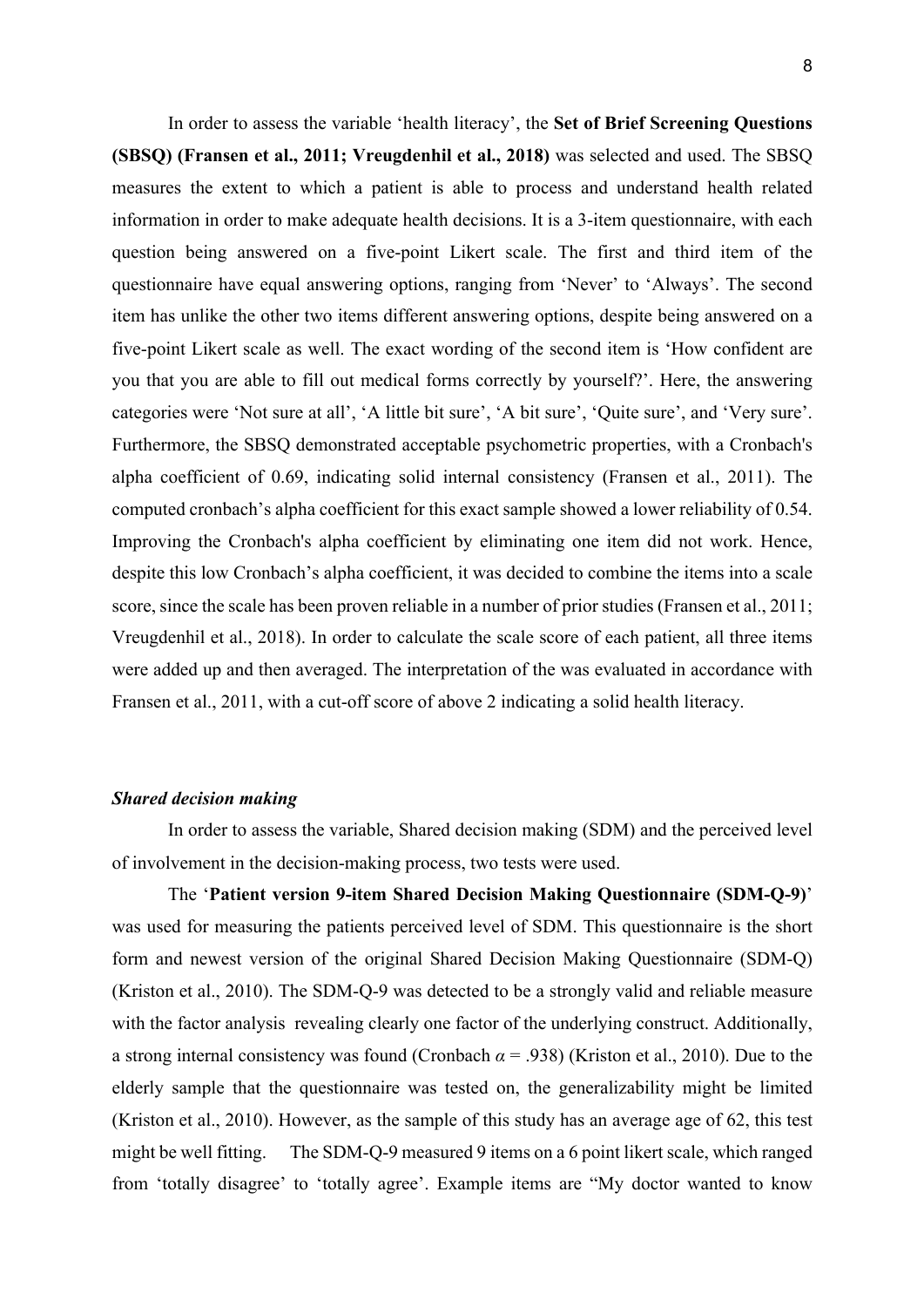exactly how I want to be involved in making the decision", "My doctor asked me which treatment option I prefer", as well as "My doctor and I selected a treatment option together". The raw scores of the items were summed up in order to receive the total scale score ranging from 0-45. Additionally, each individual total scale score was transformed into scores ranging from 0-100 by performing a linear transformation. This was done in accordance with the scoring manual of the questionnaire (Bomhof-Roordink et al., 2021). The computed Cronbach's alpha coefficient for the current study showed a value of 0.95, demonstrating a high reliability.

The second questionnaire that was used to measure SDM was the '**CollaboRATE**' questionnaire (Barr et al., 2014). It is a 3-item questionnaire, measuring the patients' perceived level of involvement in the decision-making process. Each of the three items were measured on a 10-point Likert scale, ranging from 0 (No effort at all) to 9 (Made every effort). The exact formulation of the items were "How much effort was made to help you understand your health issues?", "How much effort was made to listen to the things that matter most to you about your health issues?", and "How much effort was made to include what matters most to you in choosing what to do next?". The psychometric properties of the questionnaire demonstrated good reliability and validity measures making the 'CollaboRATE' questionnaire widely accepted for routine clinical use (Barr et al., 2014). The computed Cronbach's alpha coefficient for the current study displayed a value of 0.97, indicating a strong internal consistency.

#### Other variables

Besides the measures that were scrutinized within this study, multiple additional variables have been assessed which were not part of the scope of this study. Those variables encompass: Organization of aftercare, Organization of follow-up, Organization of antihormonal therapy, Illness perception, Cancer worry, Risk perception, Outcome information, Quality of life, and Decision related knowledge.

#### **Analysis**

The dataset used for this study was analyzed using the statistical program SPSS (statistical package for social science) (Wagner III, 2019). Furthermore, the dataset assessed the descriptive statistics of the demographic variables, which included the mean, variance, standard deviation, and percentiles.

With the aim of evaluating the normality of the data, using the psychometric properties Skewness and Kurtosis (Appendix 2). According to Hair (2010) and Byrne (2016), normality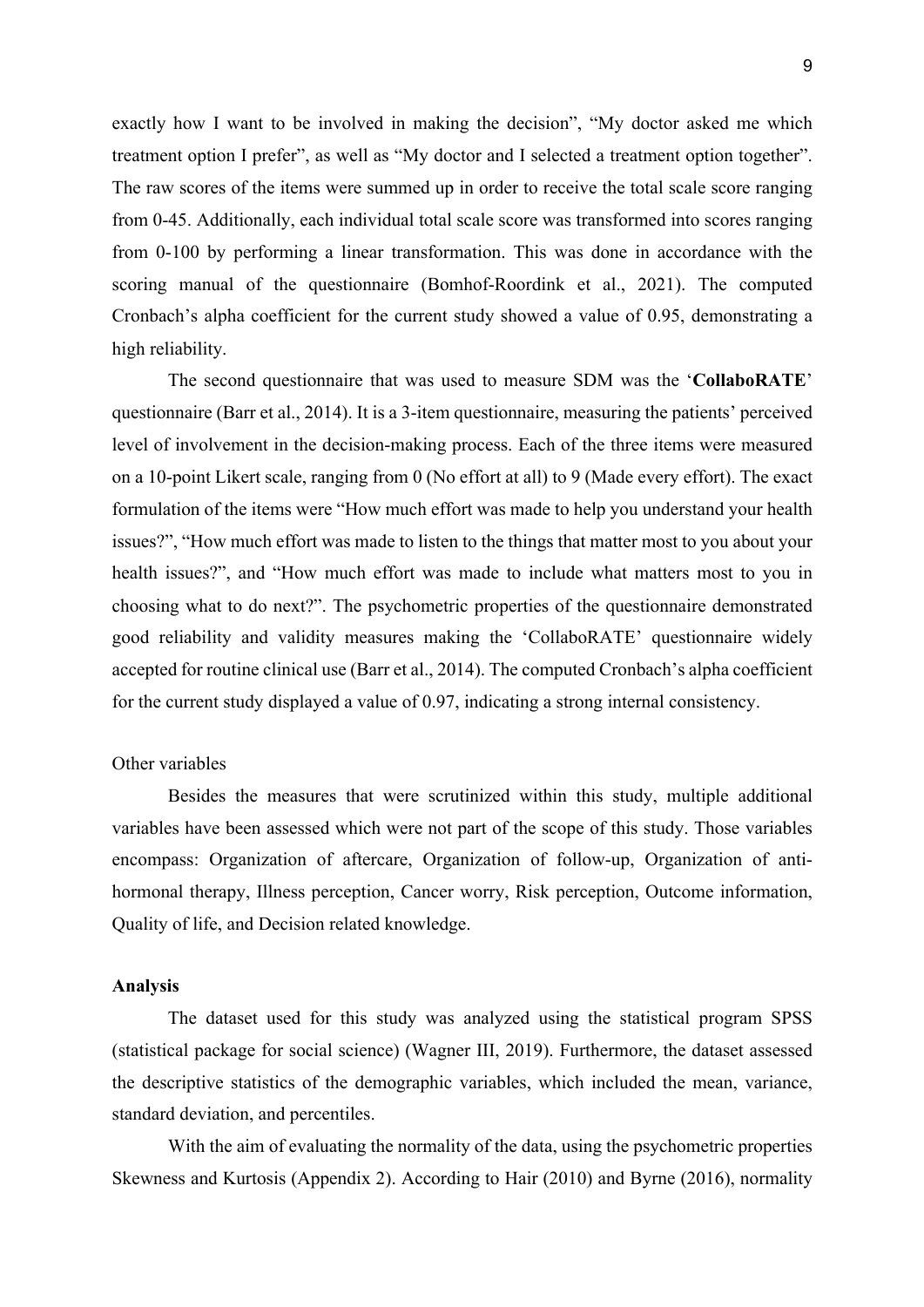can be assumed when the Skewness value ranges between  $-2$  and  $+2$ , as well as the Kurtosis value ranging between -7 and +7. Hence, all variables 'Age', 'Health literacy', and 'Shared decision making' were displayed to be normally distributed (Appendix 1). Therefore, parametric tests were conducted.

In order to get some first insights into the results with the aim to examine the research question "To what extent is the decision about post-treatment surveillance currently a shared decision?", a descriptive analysis was performed. The variables 'Age', 'Health literacy', and 'Shared decision making' were analysed in the matter of their means (M), standard deviations (SD. The variables 'Marital status', 'Occupation', and 'Education' were analysed in the form of their frequencies and percentages.

To examine the first research question "To what extent is the decision about posttreatment surveillance currently a shared decision?", both measures of the variable SDM were analyzed in terms of their means (M) and standard deviations (SD).

To examine the second research question "To what extent are shared decision making, age and health literacy associated with each other?", a pearson's r correlation was calculated. The evaluation of the correlation coefficient was done in accordance with Schober, Boer & Schwarte (2018). A correlation coefficient ranging between 0.00 and 0.29 was interpreted as a weak correlation. A correlation coefficient of 0.30 to 0.59 was considered to be a moderate correlation, and coefficient of 0.60 to 1 was defined as a strong correlation (Schober, Boer  $\&$ Schwarte, 2018).

In order to examine the third research question "Is the relationship between Age and Shared decision making moderated by Health Literacy?", a moderation analysis was performed. Both independent variables 'Age' and 'Health literacy' were first centred around the mean so that each of those variables are still adequately interpretable even when no interaction effect is found. Afterwards, the interaction effect variable has been calculated by multiplying age (mean centred) with health literacy (mean centred). Finally, a two-tailed multiple linear regression analysis was applied to examine the moderation effect as well as each individual effect of the independent variables 'Age' and 'Health literacy' on the dependent variable 'Shared decision making'. The significance level was set at  $p \le 0.05$ . Due to the dependent variable 'Shared decision making' being measured by two separate questionnaires, two moderation analyses were conducted with the SDM Q-9 being the dependent variable (Table 4) and with the CollaboRATE being the dependent variable (Table 5).

# **Results**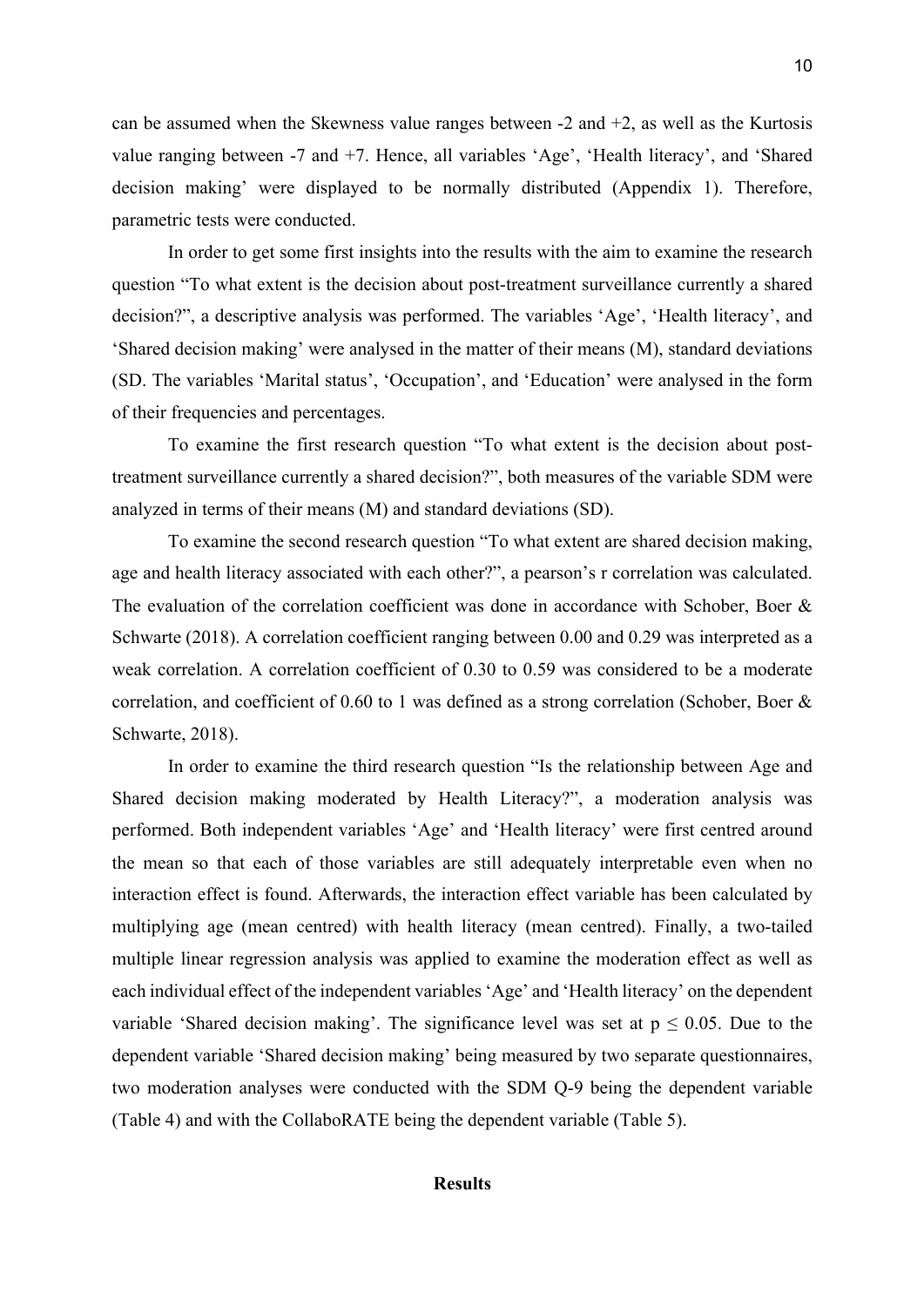### **Description of the study group**

The age of the participants ranged from 31 to 85 years, with the average age of 62 years. In regards to the participants' health literacy the average score was 3.6. This means that participants had a high health literacy. Precisely, 93% of the participants had a high level of health literacy. The biggest proportion of the participants reported to be living together with a companion (73.8%). Furthermore, more than half of the participants reported to not have a paid job (56.3%). Besides, approximately half of the participants indicated a middle education level (51.2%).

#### **Table 1**

*Demographics (N=252)*

| Characteristic |                         | Range     | Mean (SD) | N   | $\frac{0}{6}$ |
|----------------|-------------------------|-----------|-----------|-----|---------------|
| 1.             | Patients age in years   | $31 - 85$ | 62(10.11) |     |               |
| 2.             | <b>Marital status</b>   |           |           |     |               |
|                | Widow                   |           |           | 22  | 8.7           |
|                | Divorced                |           |           | 13  | 5.2           |
|                | Single                  |           |           | 27  | 11.1          |
|                | In a relationship       |           |           | 3   | 1.2           |
|                | Living together/married |           |           | 187 | 73.8          |
| 3.             | Occupation              |           |           |     |               |
|                | Not having a job        |           |           | 142 | 56.3          |
|                | Having a job            |           |           | 110 | 43.7          |
| 4.             | <b>Education</b>        |           |           |     |               |
|                | Low                     |           |           | 33  | 13.1          |
|                | Middle                  |           |           | 129 | 51.2          |
|                | High                    |           |           | 90  | 35.7          |
| 5.             | <b>Health literacy</b>  | $1.3 - 4$ | 3.6(0.4)  |     |               |
|                | Low                     |           |           | 4   | 1.6           |
|                | High                    |           |           | 248 | 98.4          |

### **Prevalence of SDM**

In order to answer the first research question "To what extent is the decision about posttreatment surveillance currently a shared decision?", a descriptive analysis was performed with two separate instruments, namely the SDM Q-9 and the CollaboRATE. Both instruments revealed relatively similar results (Table 2). Namely that the participants perceive SDM to take place occasionally.

#### **Table 2**

*Descriptives of the Variable 'Shared Decision Making' Separately Measured by the SDMQ-9 and CollaboRATE (N=249)*

|                | Variables          | Mean  | SD    |
|----------------|--------------------|-------|-------|
| $\mathbf{1}$ . | SDMQ-9             | 51.43 | 31.52 |
| ,<br>          | <b>CollaboRATE</b> | 5.74  | 3.03  |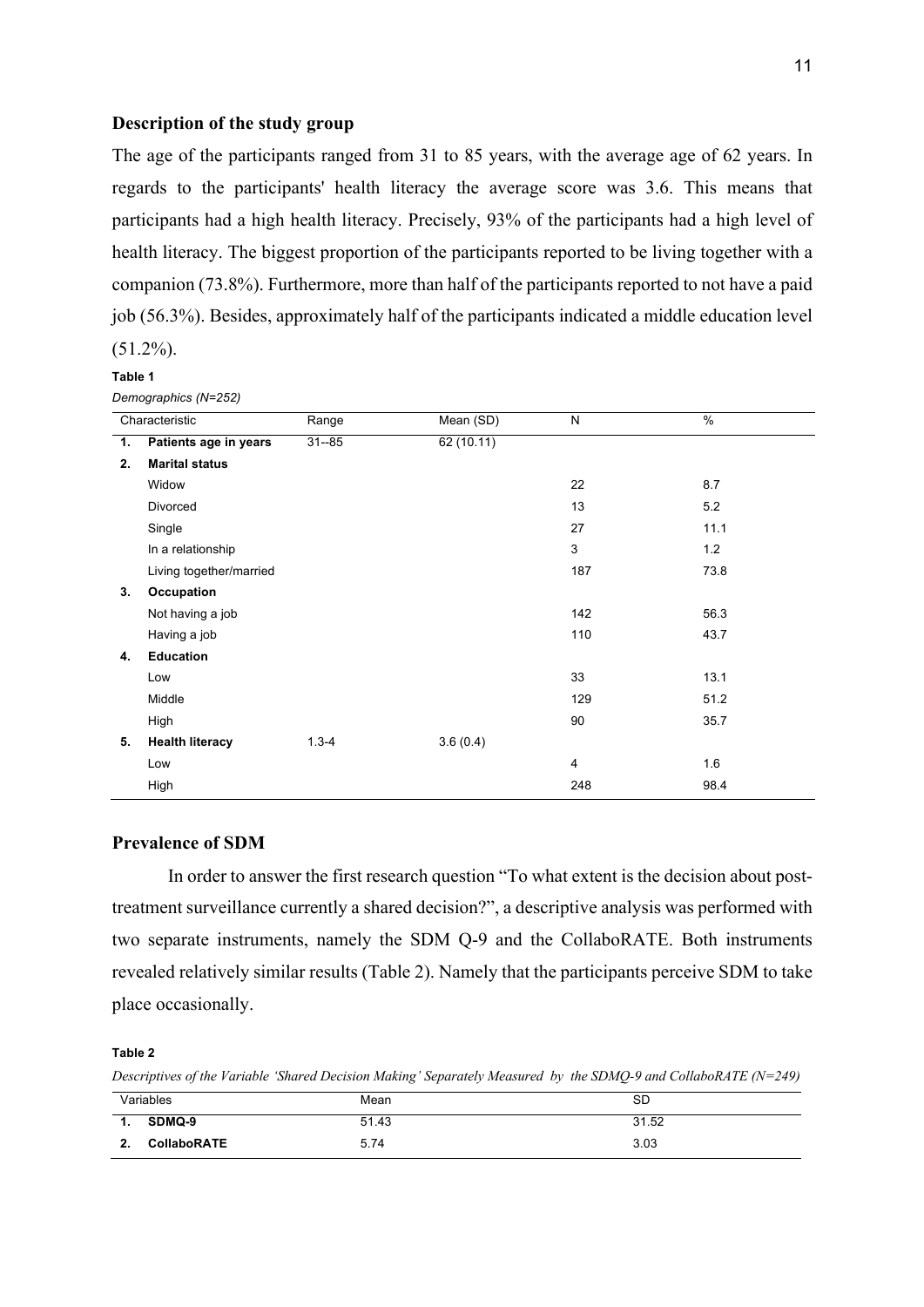#### **SDM**

The results of the SDM Q-9 revealed that the participants' average perception of SDM taking place was moderate, as the average reported score was 51.43.

The outcome of the descriptive analysis for the CollaboRATE showed that the average score of the participants' perceived shared decision making was revealed to be 5.74, indicating shared decision making being perceived as taking place moderately.

Therefore, to answer the research question on the basis of both questionnaires (CollaboRATE and SDM Q-9), Shared decision making is currently taking place occasionally .

#### **To what extent are age and health literacy associated with SDM**

In order to examine the research question "To what extent are age and health literacy associated with SDM ?", a correlational analysis using pearson's correlation coefficient has been conducted (Table 3).

**Table 3**

*Bivariate Correlations of the Variable's Age', 'Health literacy', 'SDMQ-9', and 'CollaboRATE' (N=249)*

| Variables |                        |                          |          | ີ<br>ື                   |
|-----------|------------------------|--------------------------|----------|--------------------------|
| 1.        | Age                    | $\overline{\phantom{0}}$ |          |                          |
| 2.        | <b>Health Literacy</b> | $-0.14*$                 | ٠        |                          |
|           | 3. SDMQ-9              | $0.21**$                 | $-0.15*$ | $\overline{\phantom{0}}$ |
| 4.        | CollaboRATE            | 0.09                     | $-0-10$  | $0.73**$                 |

*Note.* significant correlations are in boldface; \*Correlation is significant at the 0.05 level (2-tailed); \*\*Correlation is significant at the 0.01 level (2-tailed

#### **Association between 'Age' and 'Shared decision making'**

To detect whether age is associated with the participants perception of SDM (measured by the SDM Q-9), a pearson's r coefficient was calculated (Table 3). The results revealed a weak positive correlation between the two variables. Those results disclosed that older participants perceived a higher level of SDM. The outcome of the CollaboRATE questionnaire showed no significant correlation between 'Age' and 'Shared decision making'.

# **Association between 'Health literacy' and 'Shared decision making'**

For evaluating whether 'Health literacy' is associated with 'Shared decision making' measured by the SDM Q-9, a pearson's r correlation coefficient has been calculated (Table 3).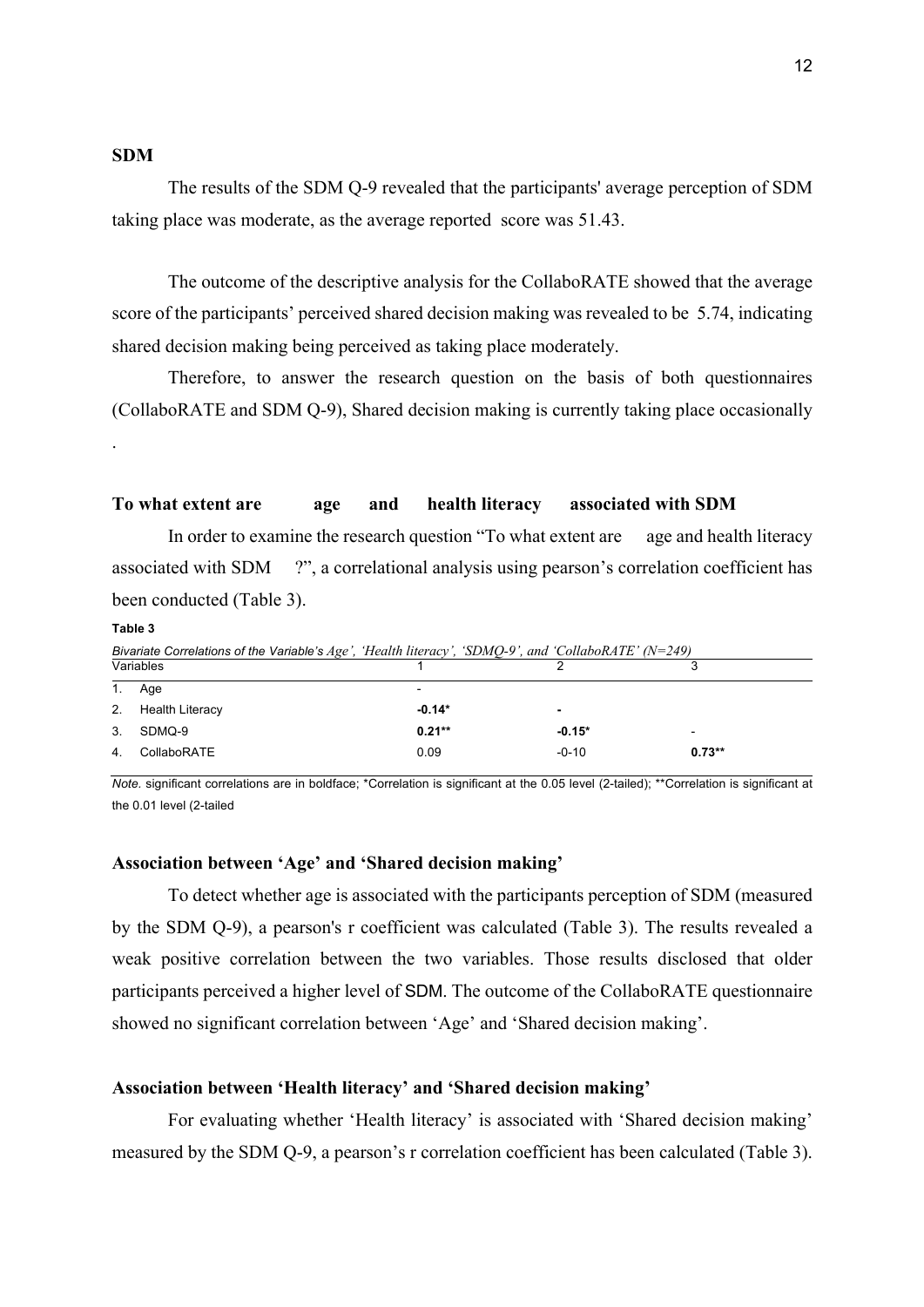The test outcome displayed a negative weak correlation of 'Health literacy' and 'Shared decision making' (measured by the SDM O-9), meaning that women with lower health literacy reported a higher level of perceived SDM.

No significant correlation between 'Health literacy' and 'Shared decision making' (measured using the CollaboRATE scale) was found.

#### **Is the relation between age and shared decision making moderated by health literacy?**

In order to answer the research question whether the relationship between 'Age' and 'Shared decision making' is moderated by 'Health literacy', moderation analyses were conducted using multiple linear regressions (Table 4 and Table 5).

A significant model was found when using the SDM Q-9  $[F(3,245)=5.751; p<0.05]$ , with an adjusted R2 of 0.054, meaning that all predictors together can explain 5% of the variance in the dependent variable, which can be considered as little (Table 4). The results disclosed that the variable 'Health literacy' neither moderated age, nor had an effect on SDM. However, age was found to have a significant effect on SDM.

 When using the CollaboRATE, no significant model was observed  $[F(3,245)=1.551; p=0.202]$ , with an adjusted R2 of 0.007 (Table 5). Accordingly, the variables 'Age', 'Health literacy' and 'Moderation effect' were found to have zero effect on SDM.

Consequently, it can be stated that when using both, the SDM Q-9 and the CollaboRATE, no moderating effect of the variable 'Health literacy' on the relationship of 'Age' and 'SDM' could be detected. Hence, the relation of age and SDM is not moderated by health literacy.

#### **Table 4**

*Moderation analysis of Age, Health literacy, and the moderation effect on shared decision making, assessed with SDMQ-9 (N = 249)*

| Variable          | B        | SE    | β        | CI          | CI          |          | р     |
|-------------------|----------|-------|----------|-------------|-------------|----------|-------|
|                   |          |       |          | (95% lower) | (95% upper) |          |       |
| Constant          | 51.122   | 1.959 |          | 47.263      | 54.980      | 26.095   | 0.000 |
| Age (mean         | 0.613    | 0.195 | 0.196    | 0.230       | 0.996       | 3.149    | 0.002 |
| centered)         |          |       |          |             |             |          |       |
| Health literacy   | $-6.224$ | 4.131 | $-0.098$ | $-14.361$   | 1.924       | $-1.506$ | 0.133 |
| (mean centered)   |          |       |          |             |             |          |       |
| Moderation effect | $-0.479$ | 0.373 | $-0.083$ | $-1.213$    | 0.256       | 1.283    | 0.201 |
| (age*HL)          |          |       |          |             |             |          |       |

*Note.* Dependent variable: SDMQ-9; Adjusted  $R^2 = 0.054$ ; F(3,245) = 5.751; p<0.05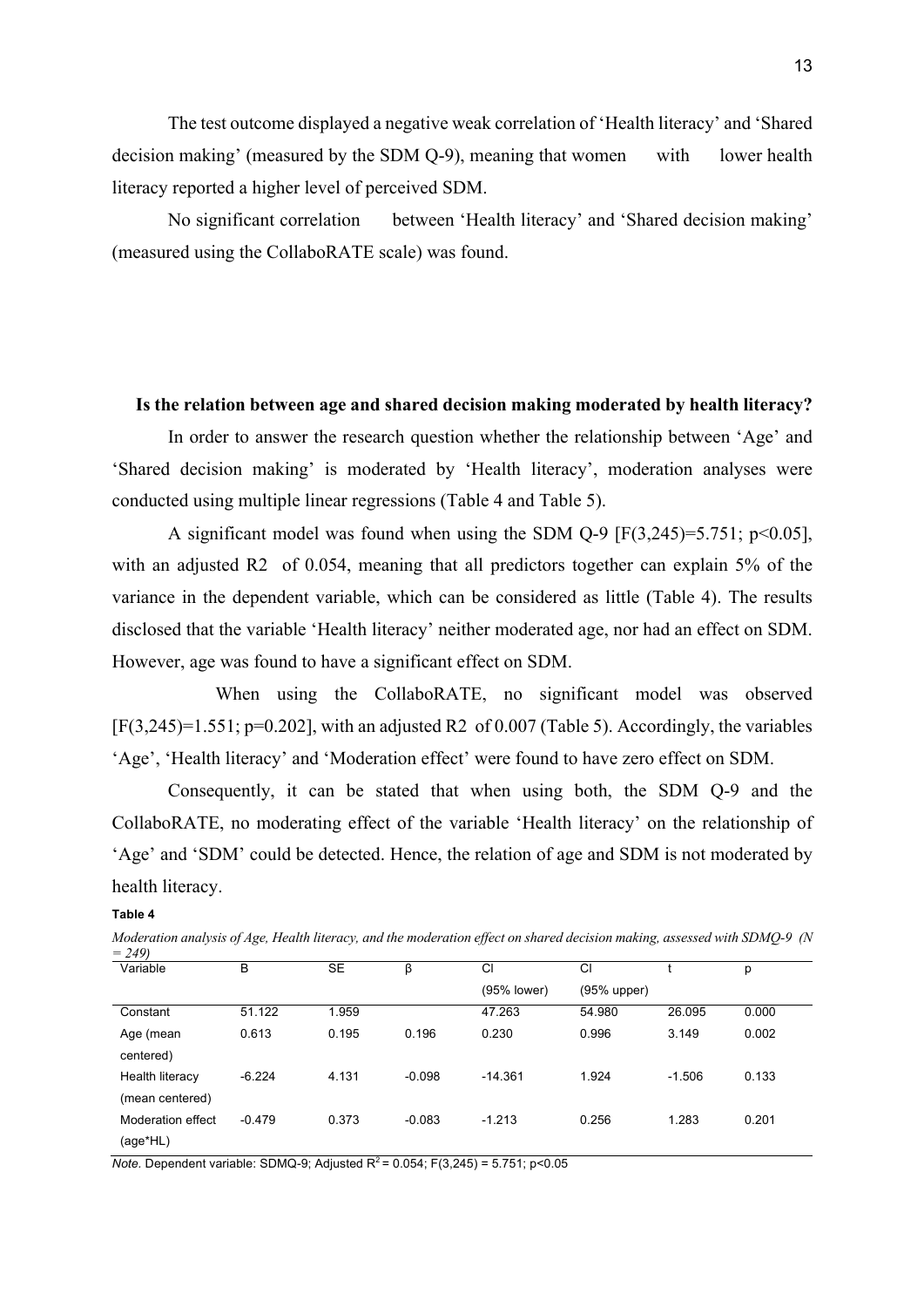**Table 5**

*Moderation analysis of Age, Health literacy, and the moderation effect on shared decision making, assessed with CollaboRATE (N = 249)*

| Variable          | B        | <b>SE</b> | β        | CI          | CI          |          | р     |
|-------------------|----------|-----------|----------|-------------|-------------|----------|-------|
|                   |          |           |          | (95% lower) | (95% upper) |          |       |
| Constant          | 5.721    | 0.196     |          | 5.335       | 6.107       | 29.183   | 0.000 |
| Age (mean         | 0.023    | 0.019     | 0.074    | $-0.016$    | 0.061       | 1.164    | 0.245 |
| centered)         |          |           |          |             |             |          |       |
| Health literacy   | $-0.478$ | 0.413     | $-0.077$ | $-1.293$    | 0.336       | $-1.157$ | 0.248 |
| (mean centered)   |          |           |          |             |             |          |       |
| Moderation effect | $-0.031$ | 0.037     | $-0.054$ | $-0.104$    | 0.043       | $-0.821$ | 0.412 |
| (age*HL)          |          |           |          |             |             |          |       |

*Note.* Dependent variable: CollaboRATE; Adjusted  $R^2 = 0.007$ ; F(3,245) = 1.551; p=0.202

#### **Discussion**

 The first research question was to examine to what extent the decision about posttreatment surveillance is currently a shared decision. The results revealed that the decision is currently made occasionally in a shared decision. Hence, approximately some patients perceived SDM to take place quite extensively, while other patients did not feel extensively included in the decision making process. Especially in comparison to results of previous studies, it seemed like shared decision making can be improved. Calderon et al., (2018) and Rodenburg-Vandenbussche et al., (2015) who also examined SDM in a breast cancer sample, found a significantly higher extent to which shared decision making is perceived to take place in oncology practice. Their results of the SDM Q-9 showed means of 73.00 (Rodenburg-Vandenbussche et al., 2015) and 63.20 (Calderon et al., 2018), while the current study only displayed a mean of 51.43. Also the results of the CollaboRATE were different comparing the current study (M=5.74) with the results of Hurley et al. (2019), (M=8.48) and those of De las Cuevas et al. (2020), (M=8.48). These differences might be explained through the specific differences of the samples. The sample of the current study examined breast cancer patients who are in the post treatment surveillance phase, while for instance Calderon et al., (2018), investigated a broader sample of cancer patients, including cancer patients in different stages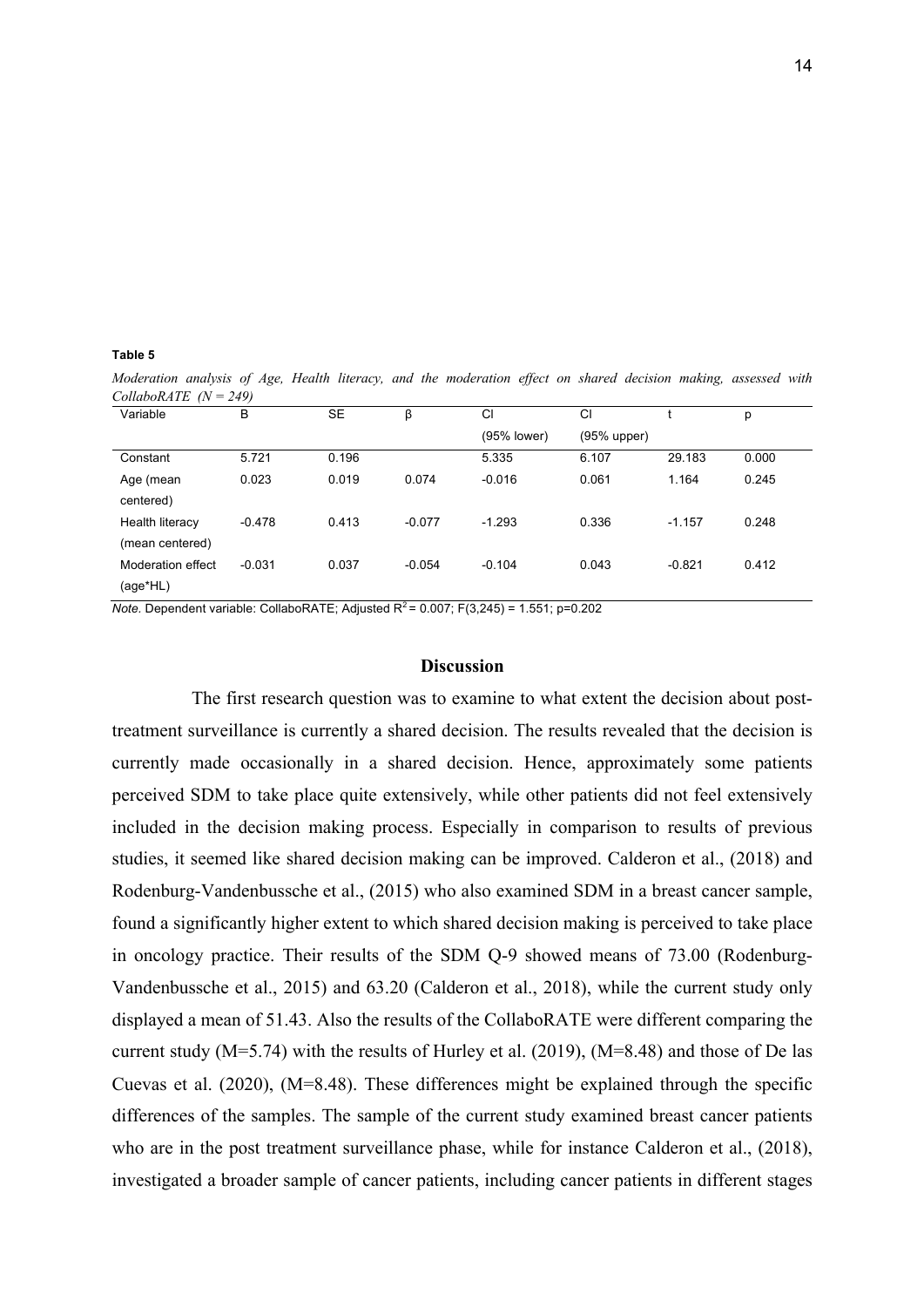of their treatment procedure, and consequently also with different decisions to take. Also, Calderon et al., (2018) used broader inclusion criteria, which resulted in the sample consisting of almost 45% of men. In the current study, the sample consisted solely of women. Hence, it might be possible that the participants gender might have affected the results in regards to perceived SDM. However, for future research purposes, it would be interesting to further investigate which other factors influence the extent to which SDM currently takes place in post treatment surveillance of breast cancer patients. Therefore, examining whether the extent of SDM is dependent on the patients' preferences regarding taking part in the decision making process would be interesting, since it was not measured within this study. Therefore, the theory of planned behaviour could be used, adding attitude, subjective norm, and perceived behavioural control as variables.

The second research question investigated to what extent age and health literacy are associated with SDM. First the variables age and SDM were assessed. According to the outcome of the SDM Q-9 older women reported higher levels of SDM. Surprisingly, no association was found between age and SDM (measured byCollaboRATE), despite 'SDM Q-9' and 'CollaboRATE' both measuring SDM. This was validated by a significant strong positive correlation between the two questionnaires. Nevertheless, the results of Galesic, & Garcia-Retamero (2011) displayed an association between age and shared decision-making preferences. Another study found a more detailed relationship between the two variables describing that the preference of involvement in the decision-making process declines with increasing age (Schneider et al., 2006). Those results of other studies however are not in line with the results of the current study. A possible reason for that might be the high health literacy sample that participated in the current study. As almost all participants reported high levels of health literacy, it might be possible that this impacted age to become positively associated with SDM. Thus, further research should investigate whether health literacy serves as a mediating factor with regards to the relationship of age and SDM in post treatment surveillance cancer patients.

Secondly, it was checked if the variables 'Shared decision making' and 'Health literacy' disclose an association. The results displayed that patient's with a lower health literacy reported higher levels of SDM. Kim et al. (2001), found an association between health literacy and SDM. They specified this association by finding that a low health literacy serves as a barrier to patient participation in SDM due to their problems of understanding complex health related information (Kim et al., 2001). Another study confirmed the results of Kim et al. and complemented them, as they found that sufficient health literacy is necessary for patients in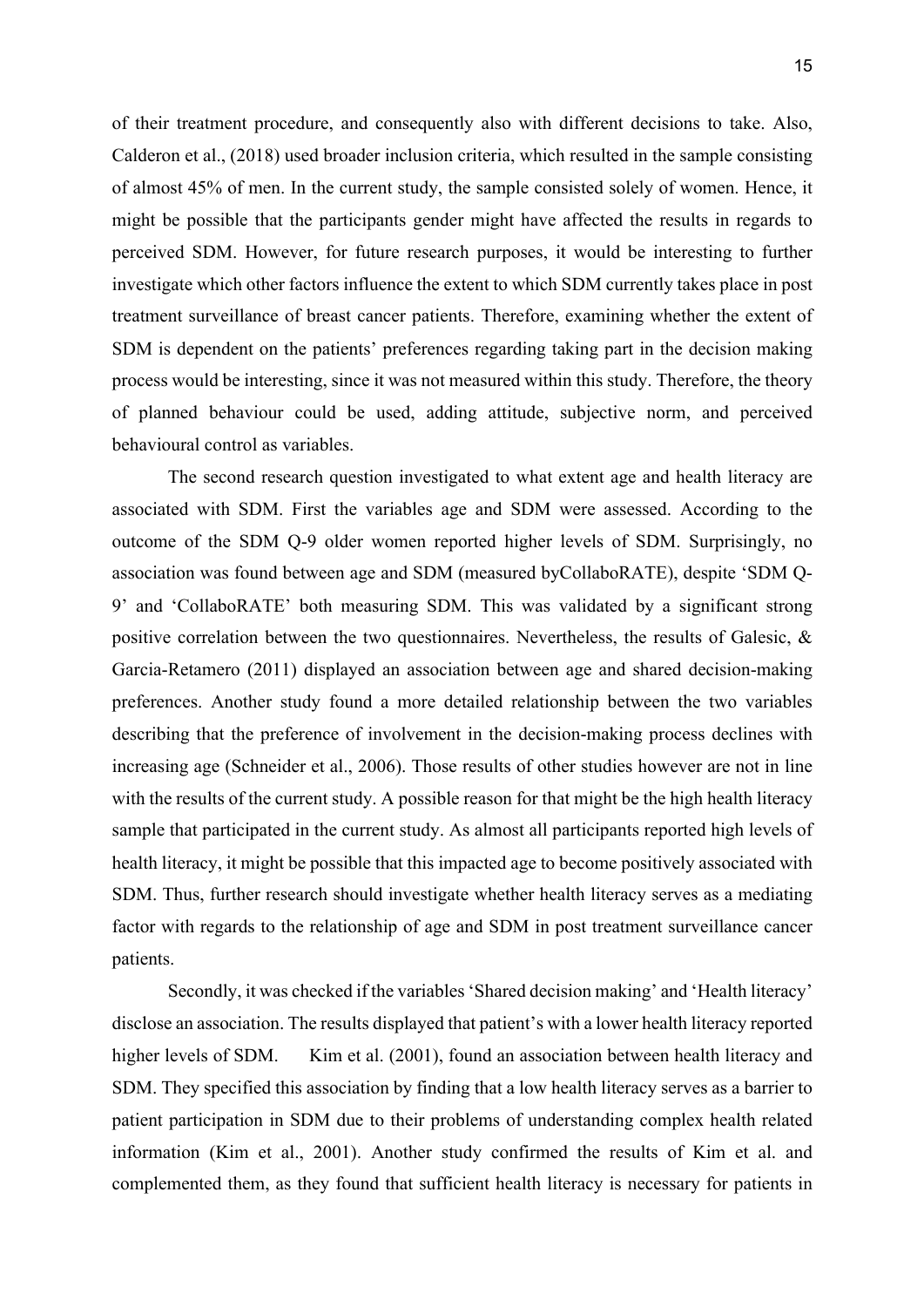order to have a more patient-centred care experience, as well as increasing the likelihood of being more satisfied with the received health-care (Altin & Stock, 2016). Those findings however are contradictory to the results of this study, since the association detected in this study was negative. One possible factor for those contradictory results is that the sample of the current study consisted of both, relatively old as well as high health literacy participants. Even though research suggests that health literacy and SDM are positively associated with each other (Altin & Stock, 2016; Kim et al., 200), research also suggests that the interest in SDM declines with an increasing age (Schneider et al., 2006). Hence, it might be possible that the age of the participant was the crucial factor for the negative association between health literacy and SDM within this sample. This is also supported by the results of the moderation analysis, which revealed health literacy to have no effect on SDM, and hence detected age to be the only significant predictor of SDM. As a result, future research could examine the extent to which health literacy and age affect SDM more closely, in order to find out whether age can generally be expected as the dominating factor over health literacy when predicting SDM. Additionally, it needs to be examined which factor of the two (age and health literacy) could possibly act as a confounding variable. Further findings in that matter can help in shifting the decision-making process towards a more extensive shared decision within the post treatment surveillance of breast cancer patients.

 The third research question was to examine if the relationship between 'Age' and 'Shared decision making' is moderated by 'Health literacy'. The results of the moderation analysis revealed that no moderation effect was detected. However, the outcome of the variables 'Health literacy' and 'Age' showed that 'Age' was the only significant predictor of 'Shared decision making'. The relationship of 'Age' and 'Shared decision making' according to the moderation analysis is positive, but weak. This means that older participants reported higher levels of SDM, and that age predicts SDM to a small extent. However, it is difficult to link and compare those results to previous studies, as the moderation of health literacy on age and SDM in post treatment surveillance breast cancer patients has yet not been extensively investigated. However, according to Galesic, & Garcia-Retamero (2011), SDM is negatively associated with age. One possible explanation of contradictory results might be that this sample was composed of mainly older participants (see mean age Table 1). Hence, it might be possible that perceived SDM is only dependent on age to a certain extent. To clarify, scores of shared decision making might stop decreasing at a certain (old) age, which means that it might be possible that age might not be an influencing factor of SDM among old people. However,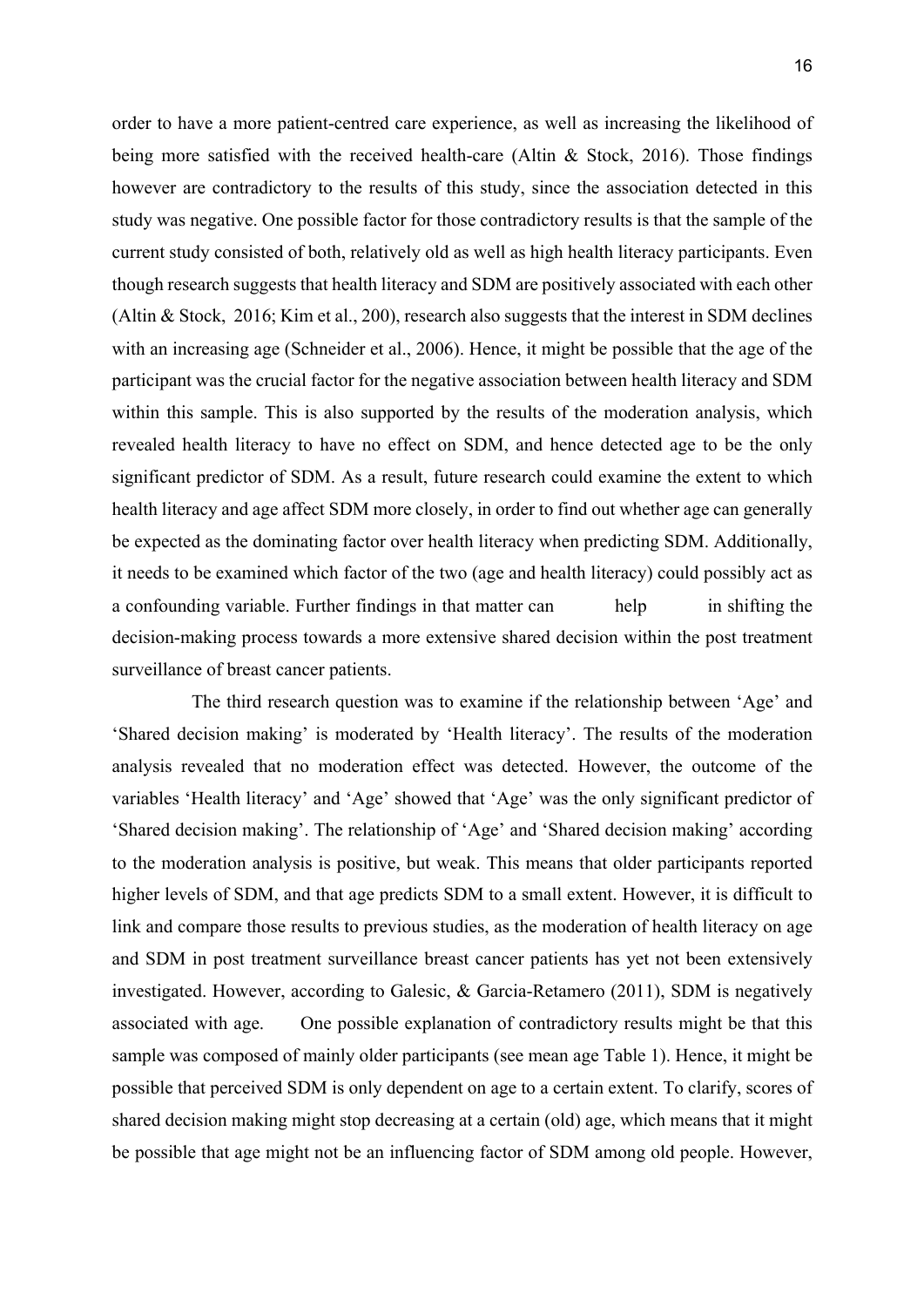this is just a speculation, which should be further investigated to be rejected or validated through further research .

The same moderation analysis with 'CollaboRATE' as the dependent variable showed different results in comparison to the outcome of the analysis with the SDM Q-9. Here no significant model was found, and therefore no moderation effect or individual effect of the variables 'Age' and 'Health literacy' could be detected. However, one possible reason for the results of both, the SDM-Q9 and the CollaboRATE to differ slightly, might be that the CollaboRATE is a 3-item questionnaire which is measuring SDM to a broader extent compared to the 9-item SDM Q-9. The CollaboRATE questionnaire has its strengths in just detecting the absence or presence of shared decision making, for which it is especially effective. The SDM Q-9 on the other hand, is the lengthier measurement instrument which provides more detailed information about shared decision making (Barr et al., 2014). This difference in the precision of both intstruments in measuring SDM could have caused the contradictory results of the SDM Q-9 and CollaboRATE in the current study.

Apart from the aim of the study, a further finding is worth mentioning. Increasing age was detected to be associated with a decreasing health literacy. These results are in line with those of other studies. Accordingly, Ashida et al. (2011), found a significant effect of age on health literacy. Participants with an increased age showed a significantly decreased health literacy, than those patients who were of younger age (Ashida et al., 2011). Also in line with the outcomes of the current study are the findings of Baker et al. (2000), whose results showed a strong association between health literacy and age. They found that health literacy was significantly lower for older age groups, even after controlling for potential confounding variables (Baker, et al., 2000). Future research should therefore aim at identifying methods that are effective in helping the older population remain or (re)gain their health literacy in order to enhance their perception of a more patient-centred communication (Wynia & Osborn, 2010). This in turn can improve the patient's experience and outcome of the received care, which can lead to a higher satisfaction rate among older patients (Wynia & Osborn, 2010). For practice, it can be suggested that general health care professionals (HCP) should adjust their way of informing when talking to advanced age patients. Research suggests that HCP should invite their patient's to ask questions. Further, communication skill training for HCP's might increase the health literacy of the patients (Coulter & Ellins, 2007). Additionally, in order to enhance both, the preference for taking part in the decision-making process, as well as the patients satisfaction with the received health care, people with increasing age should be suggested to make use of literacy-sensitive materials, through which these skills can prosper (Coulter  $\&$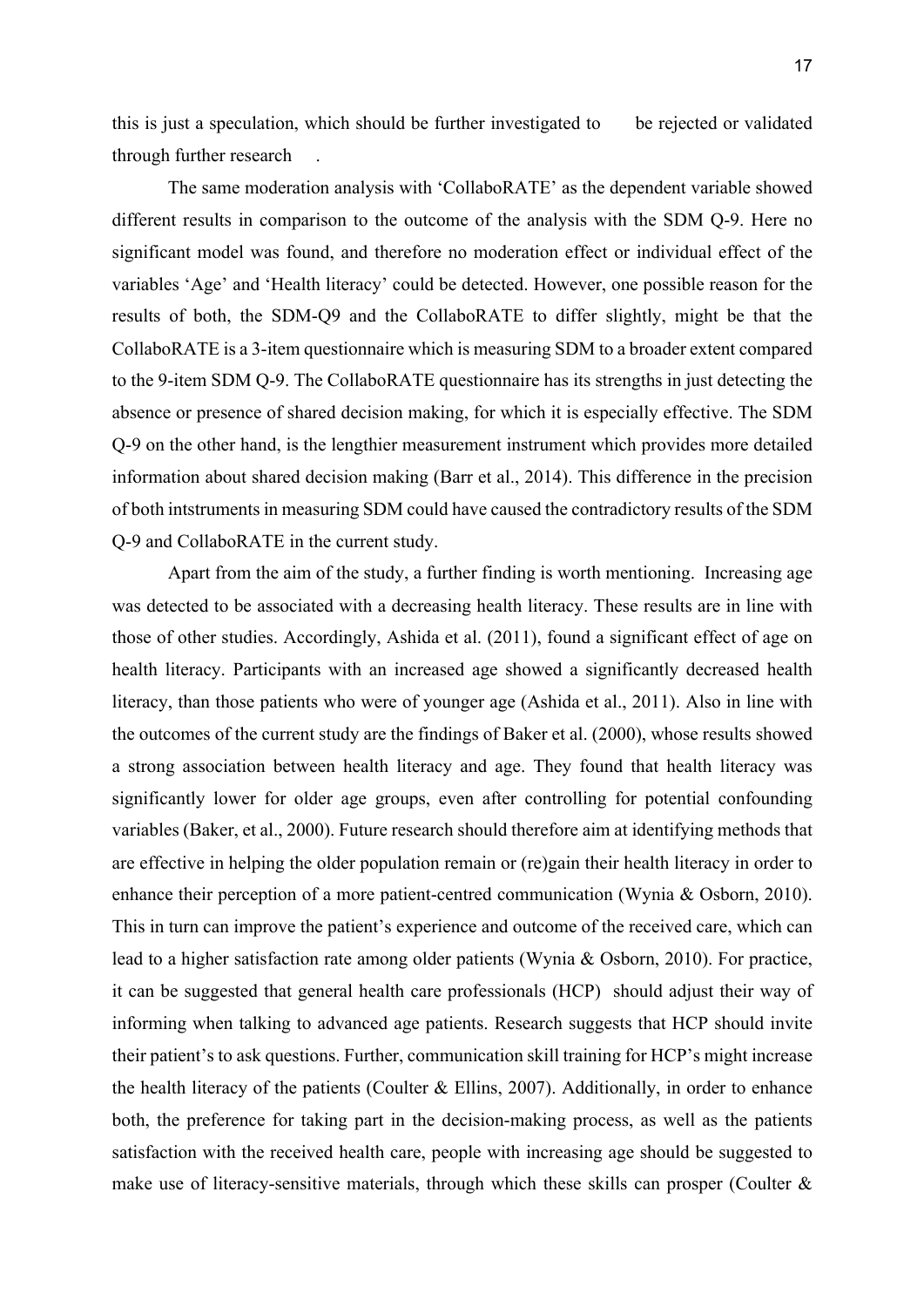Ellins, 2007). Therefore, research promotes a combination of personalised written and verbal information that is most effective for enhancing health literacy (Coulter & Ellins, 2007).

#### **Strengths and limitations of the study**

A strong point of this research paper is that it centres breast cancer patients who were receiving follow-up care at the time of the data collection. Previous studies rather focused on breast cancer patients that were at a different stage of treatment or diagnosis. This means that this research paper adds findings to the relatively small knowledge pool of this still quite uninvestigated area of research.

A potential limitation of this study that should be considered is the length of the survey and the corresponding time participants needed to fill out the survey. All in all, the survey encompassed a total of more than 110 items, which consequently takes quite some time to complete. Hence, the participants' motivation might decrease over time, which in turn can result in faster, shorter, less precise, and more uniform responses for later items of the survey (Galesic & Bosnjak, 2009). Especially for the variable health literacy this might be important to notice. The lengths of the questionnaire could have caused low health literacy patients to quit the questionnaire before finishing it. Some participants might have finished the whole questionnaire but might have answered faster, less precisely and more uniformly due to their low health literacy. Hence, this might explain why participants with a lower health literacy reported higher levels of SDM. One indicator for this is that a number of participants did answer early items in the questionnaire but stopped at some point and never answered the latter items of the questionnaire. This can also be observed in the descriptive statistics, when comparing the number of valid participants of the demographic variables with the number of valid participants of the SDM Q-9 and CollaboRATE.

Another factor that needs to be taken into account is being aware of the publication bias (Kühberger, Fritz & Scherndl, 2014). It is described as the finding of nonsignificant results, which were, due to the fact of being insignificant, not published (Kühberger et al., 2014). Within the subject of psychology this is a common sensation, which consequently can lead to a misperception, giving the idea that one should expect differences, when previous research did also not detect any differences (Kühberger et al., 2014). Another trick used by researchers is known as the inflation bias. This can be described as a method to turn insignificant statistical results into statistically significant ones (Simmons et al., 2013; Head et al., 2015). Keeping that in mind, the results of accessible research papers should always be interpreted with caution.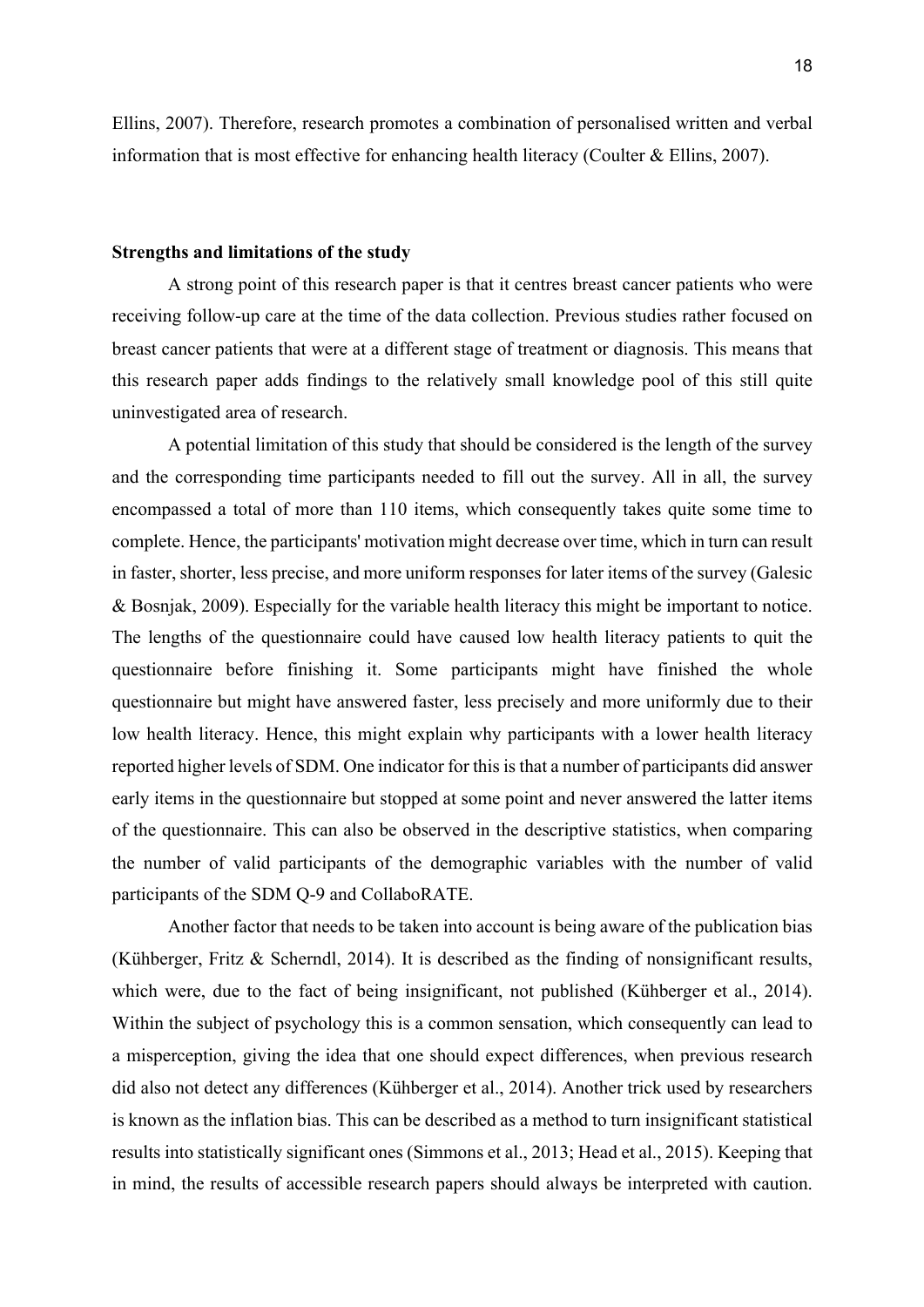Additionally, this could at least partially indicate why some results of this study are different from previous findings.

Furthermore, another weak point of the study is that the sample is really specifically selected due to the inclusion and exclusion criteria. This makes it difficult to generalize the results and make correct inferences. However, since the study was not designed to deliver generalizable results, but rather really specific results within the setting of Santeon hospitals, it can be stated that even though the results are not generalizable, they are applicable within the examined population and setting of this sample.

### **Conclusion**

This study has shown that currently SDM takes place to a moderate extent in breast cancer post treatment surveillance. Increased age was associated with higher scores in SDM, as well as with lower scores in health literacy. Additionally, lower health literacy was associated with higher SDM.

 The moderation analysis disclosed that age is an influencing factor in the perceived extent of SDM. Hence, especially younger breast cancer patients should be encouraged more to take part in the decision-making process. Further research should aim at the further investigation of factors that influence patients' perception of SDM in post treatment surveillance. This is important because the current extent of SDM in post treatment surveillance can be significantly improved.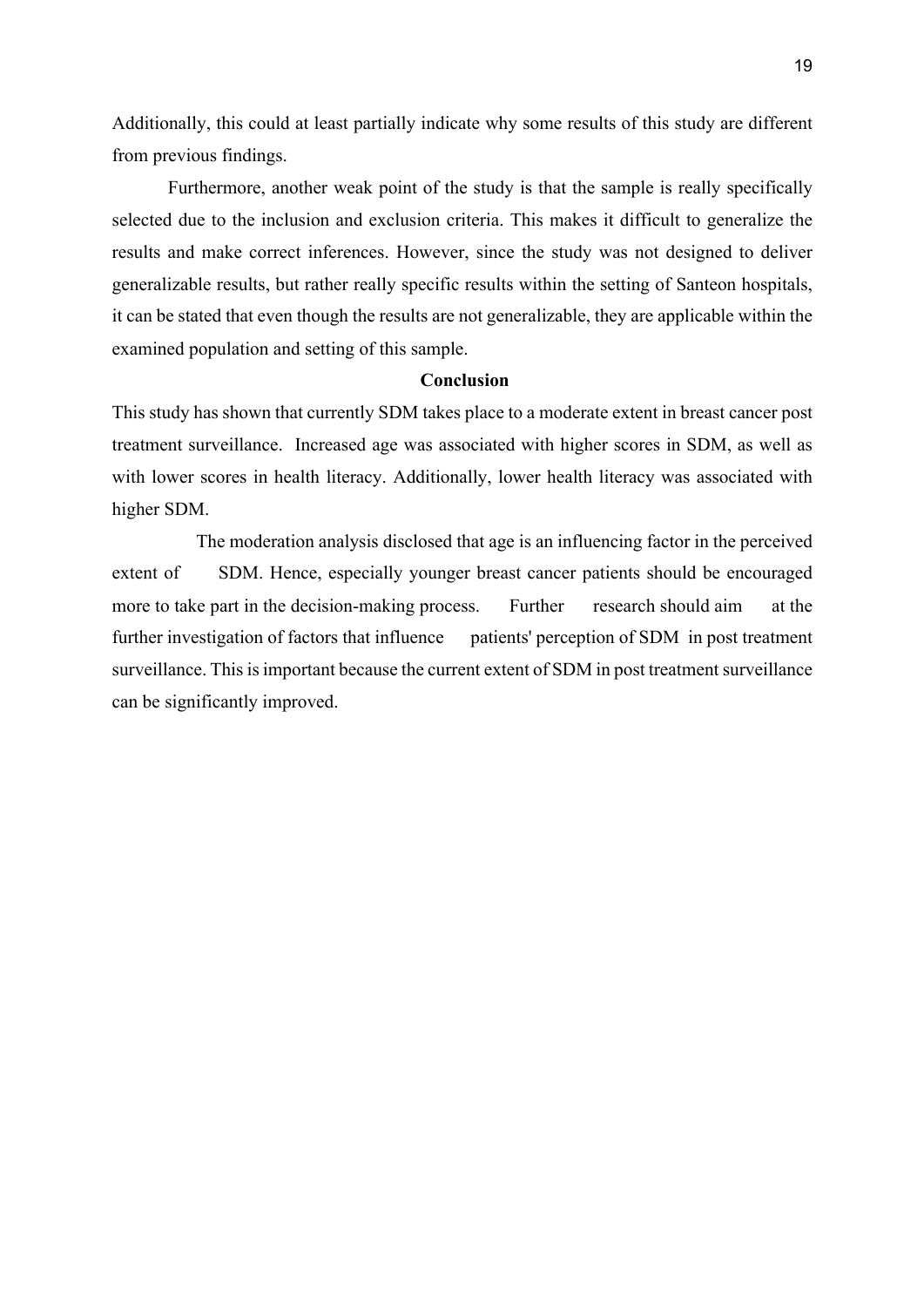#### **References:**

- Adams, J. R., & Drake, R. E. (2006). Shared Decision-Making and Evidence-Based Practice. *Community Mental Health Journal, 42*(1), 87–105. DOI:10.1007/s10597-005-9005-8
- Altin, S. V., & Stock, S. (2016). The impact of health literacy, patient-centered communication and shared decision-making on patients' satisfaction with care received in German primary care practices. *BMC Health Services Research*, *16*(1), 1-10. DOI:10.1186/s12913-016-1693-y
- Amalraj, S., Starkweather, C., Nguyen, C., & Arash Naeim, M. D. (2009). Health literacy, communication, and treatment decision-making in older cancer patients. *Oncology*, 23(4), 369. Retrieved from https://www.proquest.com/openview/684c788e56a9d2e7445c2ca99ec3ba03/1?pqorigsite=gscholar&cbl=38461
- Ashida, S., Goodman, M., Pandya, C., Koehly, L. M., Lachance, C., Stafford, J., & Kaphingst, K. A. (2011). Age differences in genetic knowledge, health literacy and causal beliefs for health conditions. *Public health genomics*, *14*(4-5), 307-316. DOI:10.1159/000316234
- Baker, D. W., Gazmararian, J. A., Sudano, J., & Patterson, M. (2000). The association between age and health literacy among elderly persons. *The Journals of Gerontology Series B: Psychological Sciences and Social Sciences*, *55*(6), S368-S374. DOI:10.1093/geronb/55.6.S368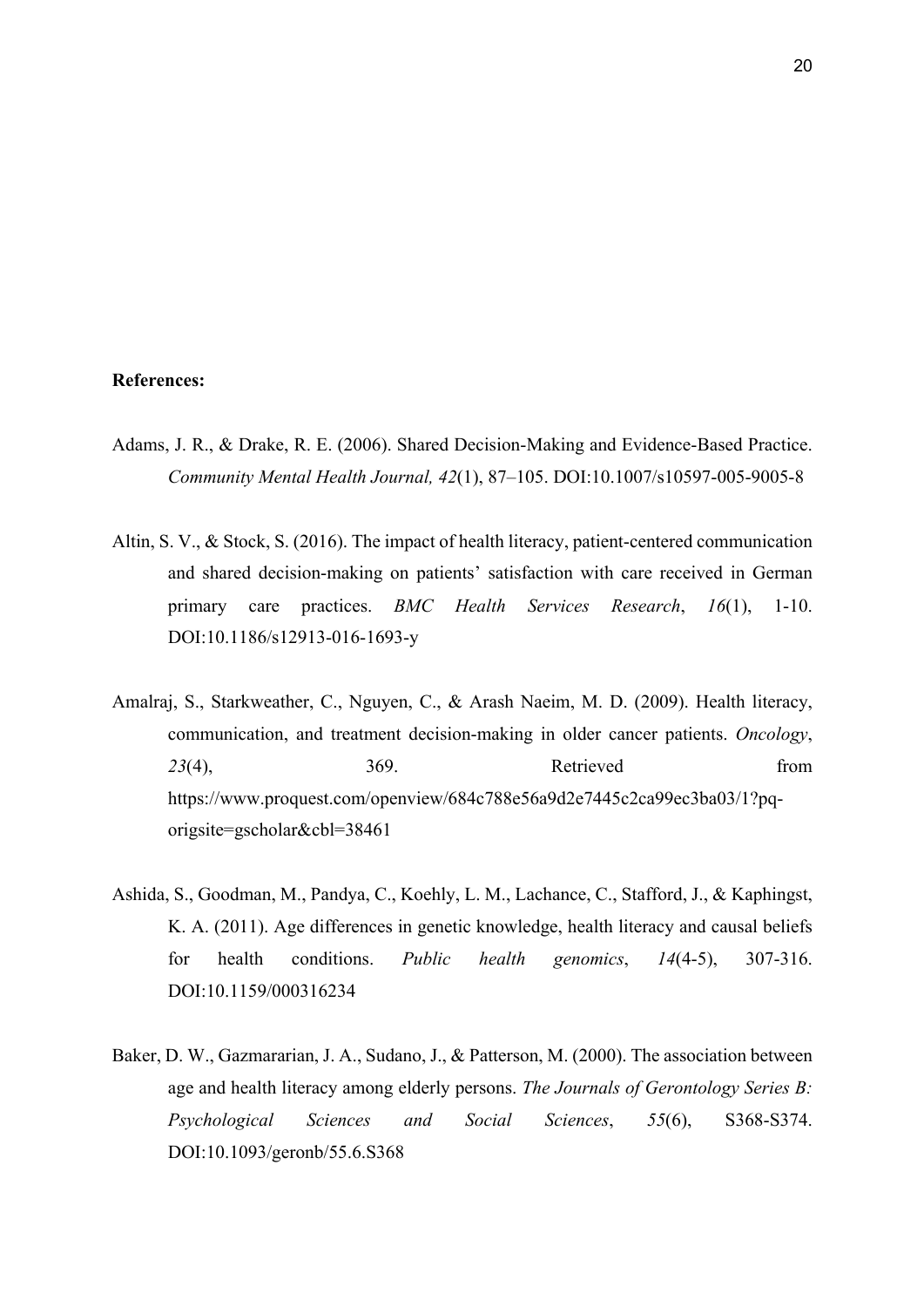- Barr, P. J., Thompson, R., Walsh, T., Grande, S. W., Ozanne, E. M., & Elwyn, G. (2014). The psychometric properties of CollaboRATE: a fast and frugal patient-reported measure of the shared decision-making process. *Journal of medical Internet research*, *16*(1), e2. Retrieved from https://www.jmir.org/2014/1/e2/?newDesign
- Bomhof-Roordink, H., Stiggelbout, A., Gaertner, F., Portielje, J., de Kroon, C., Peeters, K., ... & Pieterse, A. (2021). Patient and physician shared decision making behaviors in oncology: Evidence on adequate measurement properties of the iSHARE questionnaires. *medRxiv*. DOI:10.1101/2021.02.12.21251610; t
- Byrne, B. M. (2016). *Structural equation modeling with AMOS: Basic concepts, applications, and programming*. Routledge. Doi:10.4324/9781315757421
- Calderon, C., Jiménez-Fonseca, P., Ferrando, P. J., Jara, C., Lorenzo-Seva, U., Beato, C., ... & Carmona-Bayonas, A. (2018). Psychometric properties of the Shared Decision-Making Questionnaire (SDM-Q-9) in oncology practice. *International Journal of Clinical and Health Psychology*, *18*(2), 143-151. DOI:10.1016/j.ijchp.2017.12.001
- Cardoso, F., Kyriakides, S., Ohno, S., Penault-Llorca, F., Poortmans, P., Rubio, I. T., ... & Senkus, E. (2019). Early breast cancer: ESMO Clinical Practice Guidelines for diagnosis, treatment and follow-up. *Annals of Oncology*, *30*(8), 1194-1220. DOI:10.1093/annonc/mdz173
- Collins, R. F., Bekker, H. L., & Dodwell, D. J. (2004). Follow-up care of patients treated for breast cancer: a structured review. *Cancer treatment reviews*, *30*(1), 19-35. DOI:10.1016/S0305-7372(03)00141-5
- Coulter, A., & Ellins, J. (2007). Effectiveness of strategies for informing, educating, and involving patients. *Bmj*, *335*(7609), 24-27. DOI:10.1136/bmj.39246.581169.80
- De las Cuevas, C., Mundal, I., Betancort, M., & Lara-Cabrera, M. L. (2020). Assessment of shared decision-making in community mental health care: Validation of the CollaboRATE. *International Journal of Clinical and Health Psychology*, *20*(3), 262- 270. DOI:10.1016/j.ijchp.2020.06.004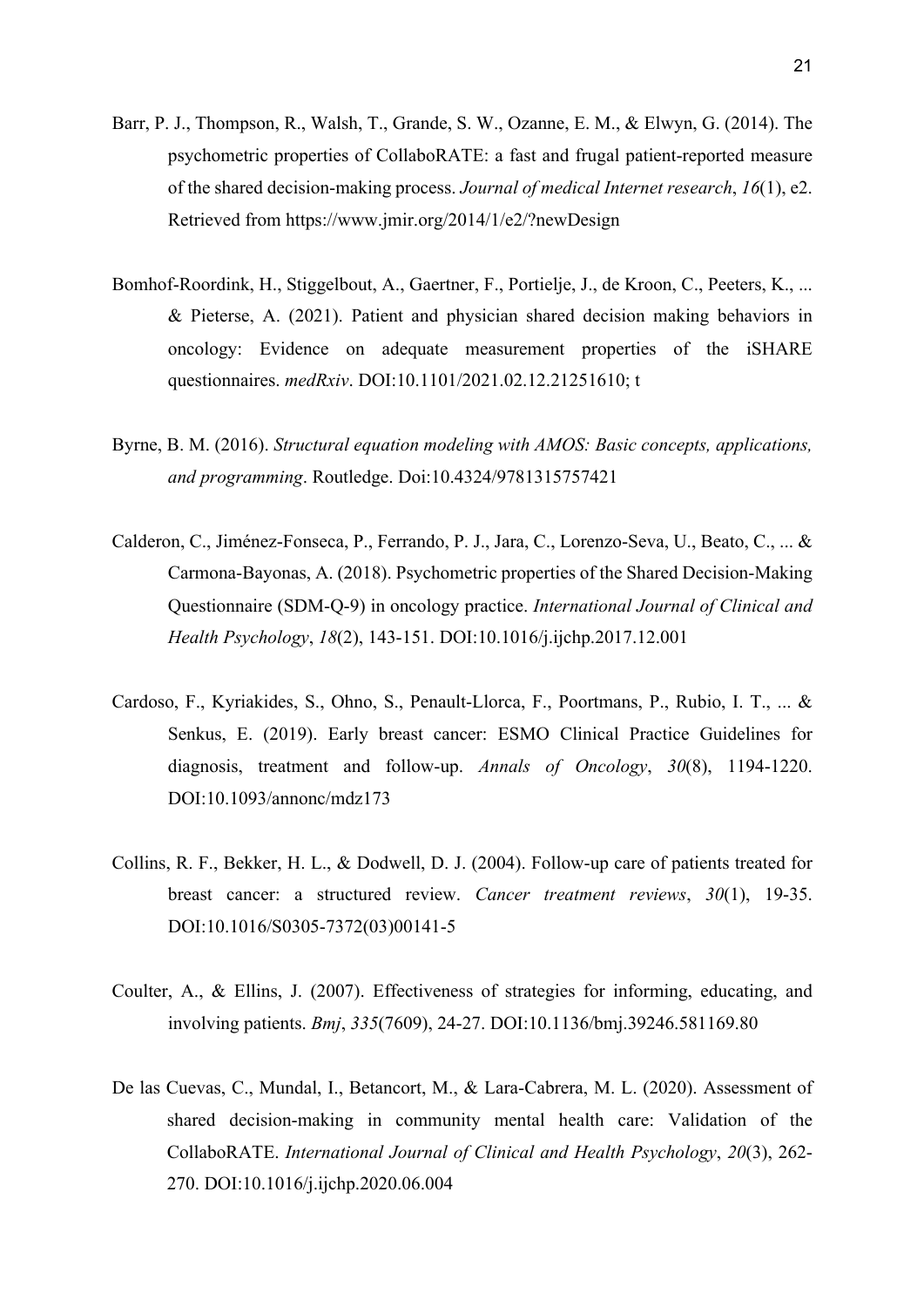- de Ligt, K. M., van Egdom, L. S., Koppert, L. B., Siesling, S., & van Til, J. A. (2019). Opportunities for personalised follow‐up care among patients with breast cancer: A scoping review to identify preference‐sensitive decisions. *European journal of cancer care*, *28*(3), e13092. DOI: 10.1111/ecc.13092
- Fransen, M. P., Van Schaik, T. M., Twickler, T. B., & Essink-Bot, M. L. (2011). Applicability of internationally available health literacy measures in the Netherlands. *Journal of health communication*, *16*(sup3), 134-149. DOI: 10.1080/10810730.2011.604383
- Frosch, D. L., & Kaplan, R. M. (1999). Shared decision making in clinical medicine: past research and future directions. *American journal of preventive medicine, 17*(4), 285- 294. Doi: 10.1016/S0749-3797(99)00097-5
- Galesic, M., & Bosnjak, M. (2009). Effects of questionnaire length on participation and indicators of response quality in a web survey. *Public opinion quarterly*, *73*(2), 349- 360. DOI:10.1093/poq/nfp031
- Galesic, M., & Garcia-Retamero, R. (2011). Do low-numeracy people avoid shared decision making?. *Health Psychology*, *30*(3), 336. DOI:10.1037/a0022723
- Gaston, C. M., & Mitchell, G. (2005). Information giving and decision-making in patients with advanced cancer: a systematic review. *Social science & medicine, 61*(10), 2252-2264. DOI: 10.1016/j.socscimed.2005.04.015
- Giordano, S. H. (2018). Breast cancer in men. *New England Journal of Medicine, 378*(24), 2311-2320. DOI: 10.1056/NEJMra1707939
- Gunn, C. M., Soley-Bori, M., Battaglia, T. A., Cabral, H., & Kazis, L. (2015). Shared decision making and the use of screening mammography in women younger than 50 years of age. *Journal of health communication*, *20*(9), 1060-1066. DOI:10.1080/10810730.2015.1018628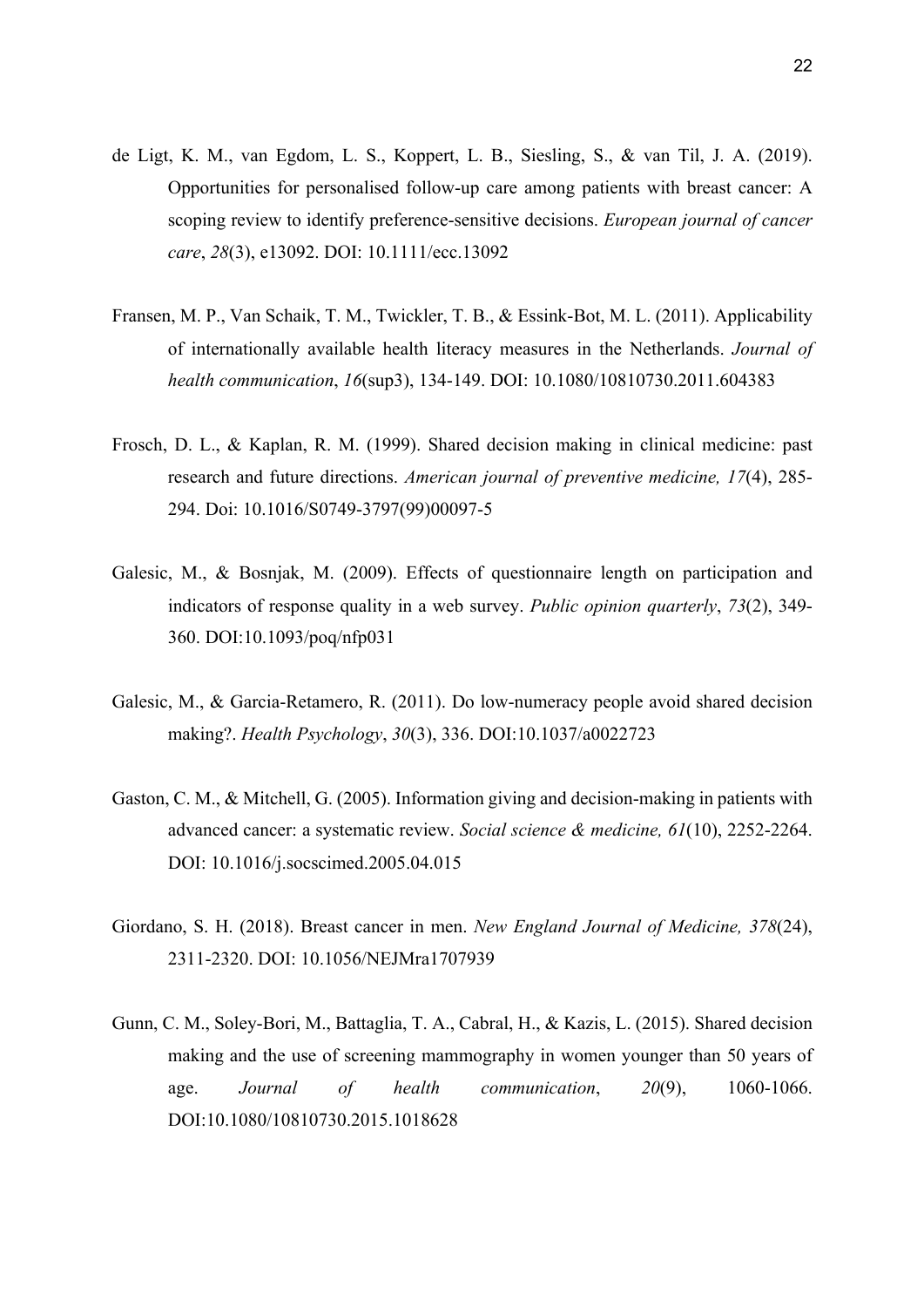- Hauser, K., Koerfer, A., Kuhr, K., Albus, C., Herzig, S., & Matthes, J. (2015). Outcomerelevant effects of shared decision making: a systematic review. *Deutsches Ärzteblatt International, 112*(40), 665. DOI: 10.3238/arztebl.2015.0665
- Hurley, E. A., Bradley-Ewing, A., Bickford, C., Lee, B. R., Myers, A. L., Newland, J. G., & Goggin, K. (2019). Measuring shared decision-making in the pediatric outpatient setting: Psychometric performance of the SDM-Q-9 and CollaboRATE among English and Spanish speaking parents in the US Midwest. *Patient education and counseling*, *102*(4), 742-748. DOI:10.1016/j.pec.2018.10.015
- Joosten, E. A., DeFuentes-Merillas, L., De Weert, G. H., Sensky, T., Van Der Staak, C. P. F., & de Jong, C. A. (2008). Systematic review of the effects of shared decision-making on patient satisfaction, treatment adherence and health status. *Psychotherapy and psychosomatics, 77*(4), 219-226. DOI: 10.1159/000126073
- Kim, S. P., Knight, S. J., Tomori, C., Colella, K. M., Schoor, R. A., Shih, L., ... & Bennett, C. L. (2001). Health literacy and shared decision making for prostate cancer patients with low socioeconomic status. *Cancer investigation*, *19*(7), 684-691. DOI:10.1081/CNV-100106143
- Kriston, L., Scholl, I., Hölzel, L., Simon, D., Loh, A., & Härter, M. (2010). The 9-item Shared Decision Making Questionnaire (SDM-Q-9). Development and psychometric properties in a primary care sample. *Patient education and counseling*, *80*(1), 94-99. DOI: 10.1016/j.pec.2009.09.034
- Kühberger, A., Fritz, A., & Scherndl, T. (2014). Publication bias in psychology: A diagnosis based on the correlation between effect size and sample size. PloS one, 9(9), e105825. doi:10.1371/journal.pone.0105825
- Lafranconi, A., Pylkkänen, L., Deandrea, S., Bramesfeld, A., Lerda, D., Neamțiu, L., ... & Martinez-Zapata, M. J. (2017). Intensive follow-up for women with breast cancer: review of clinical, economic and patient's preference domains through evidence to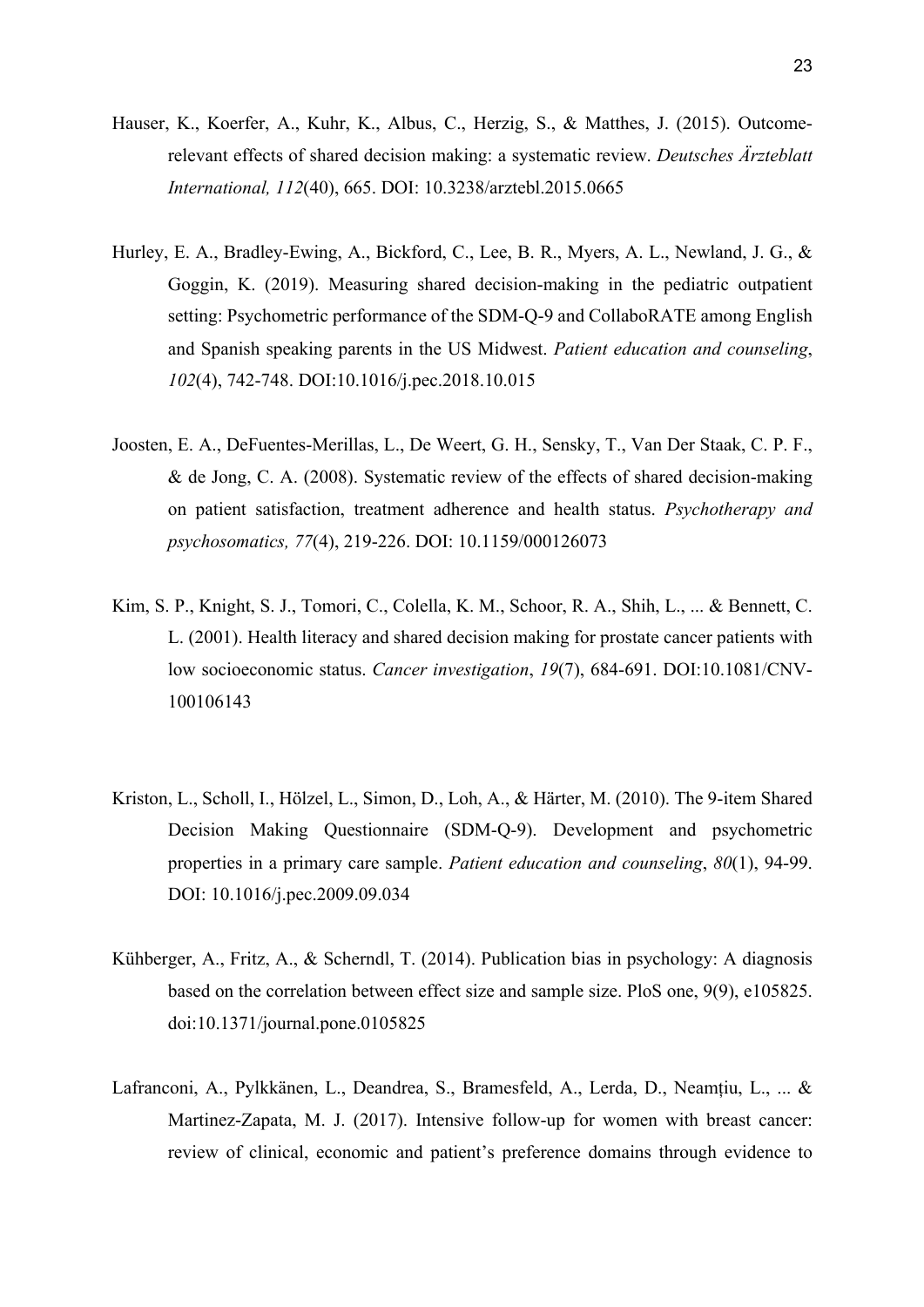decision framework. *Health and quality of life outcomes*, *15*(1), 1-18. DOI:10.1186/s12955-017-0779-5

- Momenimovahed, Z., & Salehiniya, H. (2019). Epidemiological characteristics of and risk factors for breast cancer in the world. Breast Cancer: Targets and Therapy, 11, 151. DOI: 10.2147/BCTT.S176070
- Müller-Engelmann, M., Keller, H., Donner-Banzhoff, N., & Krones, T. (2011). Shared decision making in medicine: the influence of situational treatment factors. Patient education and counseling, 82(2), 240-246. DOI: 10.1016/j.pec.2010.04.028
- Nathanson, K. N., Wooster, R., & Weber, B. L. (2001). Breast cancer genetics: what we know and what we need. *Nature medicine*, *7*(5), 552-556. DOI: 10.1038/87876
- O'Connor, A. M. (1995). Validation of a decisional conflict scale. *Medical decision making*, *15*(1), 25-30. DOI: 10.1177/0272989X9501500105
- Onega, T., Beaber, E. F., Sprague, B. L., Barlow, W. E., Haas, J. S., Tosteson, A. N., ... & Conant, E. F. (2014). Breast cancer screening in an era of personalized regimens: A conceptual model and National Cancer Institute initiative for risk‐based and preference‐ based approaches at a population level. *Cancer*, *120*(19), 2955-2964. DOI:10.1002/cncr.28771
- Pelikan, J. M., Ganahl, K., & Roethlin, F. (2018). Health literacy as a determinant, mediator and/or moderator of health: empirical models using the European Health Literacy Survey dataset. Global health promotion, 25(4), 57-66. DOI:10.1177/1757975918788300
- Rodenburg-Vandenbussche, S., Pieterse, A. H., Kroonenberg, P. M., Scholl, I., van der Weijden, T., Luyten, G. P., ... & Stiggelbout, A. M. (2015). Dutch translation and psychometric testing of the 9-item shared decision making questionnaire (SDM-Q-9) and shared decision making questionnaire-physician version (SDM-Q-doc) in primary and secondary care. *PloS one*, *10*(7), e0132158. DOI:10.1371/journal.pone.0132158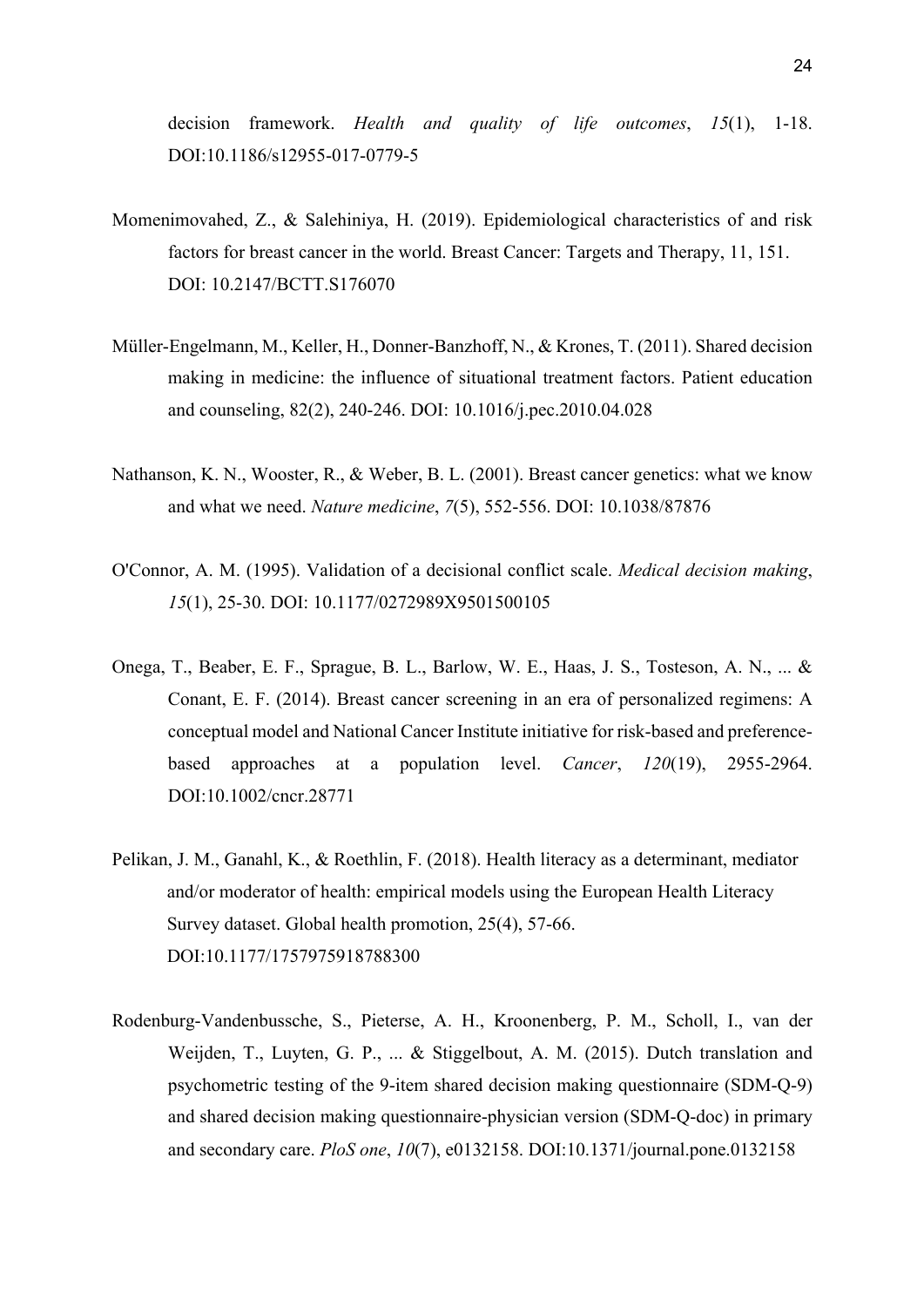- Salyers, M. P., Bosworth, H. B., Swanson, J. W., Lamb-Pagone, J., & Osher, F. C. (2000). Reliability and Validity of the SF-12 Health Survey Among People With Severe Mental Illness. Medical Care, 38(11), 1141–1150. DOI:10.1097/00005650-200011000-00008
- Schneider, A., Körner, T., Mehring, M., Wensing, M., Elwyn, G., & Szecsenyi, J. (2006). Impact of age, health locus of control and psychological co-morbidity on patients' preferences for shared decision making in general practice. *Patient education and counseling*, *61*(2), 292-298. DOI:10.1016/j.pec.2005.04.008
- Schober, P., Boer, C., & Schwarte, L. A. (2018). Correlation coefficients: appropriate use and interpretation. *Anesthesia & Analgesia, 126*(5), 1763-1768. Doi:10.1213/ANE.0000000000002864
- Sharma, G. N., Dave, R., Sanadya, J., Sharma, P., & Sharma, K. K. (2010). Various types and management of breast cancer: an overview. *Journal of advanced pharmaceutical technology & research*, *1*(2), 109. Retrieved from https://www.ncbi.nlm.nih.gov/pmc/articles/PMC3255438/
- Shen, H. N., Lin, C. C., Hoffmann, T., Tsai, C. Y., Hou, W. H., & Kuo, K. N. (2019). The relationship between health literacy and perceived shared decision making in patients with breast cancer. *Patient education and counseling*, *102*(2), 360-366. DOI:10.1016/j.pec.2018.09.017
- Simmons, M., Hetrick, S., & Jorm, A. (2010). Shared decision-making: benefits, barriers and current opportunities for application. *Australasian Psychiatry, 18*(5), 394-397. DOI: 10.3109/10398562.2010.499944
- Smith, S. K., Nutbeam, D., & McCaffery, K. J. (2013). Insights into the concept and measurement of health literacy from a study of shared decision-making in a low literacy population. *Journal of health psychology*, *18*(8), 1011-1022. DOI:10.1177/1359105312468192
- Song, S., Lee, S. M., Jang, S., Lee, Y. J., Kim, N. H., Sohn, H. R., & Suh, D. C. (2017). Mediation effects of medication information processing and adherence on association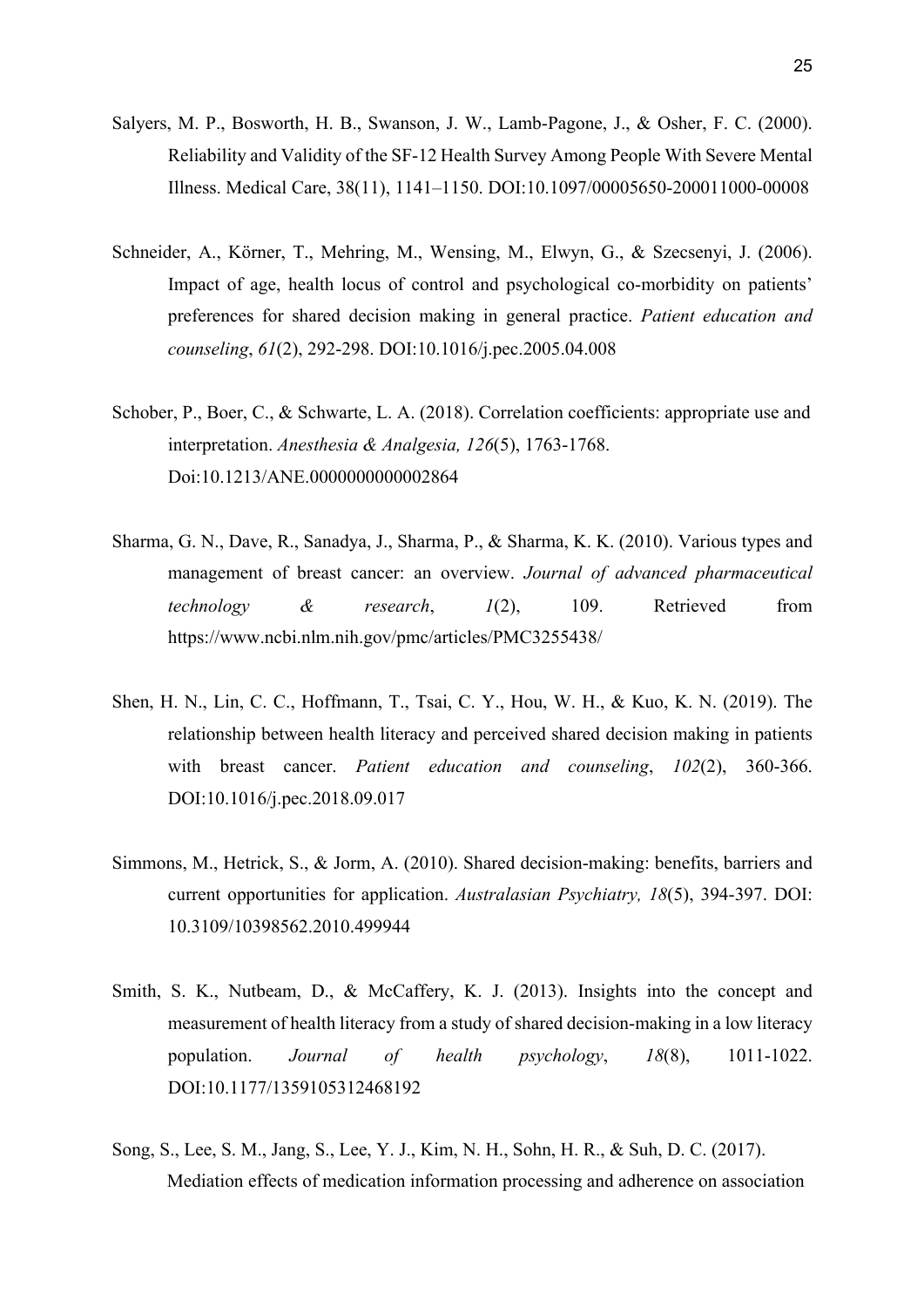between health literacy and quality of life. BMC health services research, 17(1), 1-11. DOI: 10.1186/s12913-017-2598-0

- Sorensen, K., Van den Broucke, S., Fullam, J., Doyle, G., Pelkan, J., & Stonska, Z. European Health Literacy Project (HLS-EU) Consortium.(2012). Health literacy and public health: A systematic review and integration of definitions and models. *BMC public health*, *12*, 80. DOI:10.1186/1471-2458-13-948
- Sørensen, K., Van den Broucke, S., Pelikan, J. M., Fullam, J., Doyle, G., Slonska, Z., ... & Brand, H. (2013). Measuring health literacy in populations: illuminating the design and development process of the European Health Literacy Survey Questionnaire (HLS-EU-Q). *BMC public health*, *13*(1), 1-10. DOI: 10.1186/1471-2458-13-948
- Spronk, I., Burgers, J. S., Schellevis, F. G., van Vliet, L. M., & Korevaar, J. C. (2018). The availability and effectiveness of tools supporting shared decision making in metastatic breast cancer care: a review. *BMC palliative care, 17*(1), 1-8. 74 DOI: 10.1186/s12904-018-0330-4
- Stacey, D., Hill, S., McCaffery, K., Boland, L., Lewis, K. B., & Horvat, L. (2017). Shared decision making interventions: theoretical and empirical evidence with implications for health literacy. *Stud Health Technol Inform*, *240*, 263-283. Retrieved from https://books.google.de/books?hl=en&lr=&id=kvA-DwAAQBAJ&oi=fnd&pg=PA263&dq=Stacey,+D.,+Hill,+S.,+McCaffery,+K.,+Bola nd,+L.,+Lewis,+K.+B.,+%26+Horvat,+L.+(2017).+Shared+decision+making+interve ntions:+theoretical+and+empirical+evidence+with+implications+for+health+literacy. +Stud+Health+Technol+Inform,+240,+263- 283.&ots=ioSxy5PNtX&sig=i9BHKfl1ZU6cEoYRUOQ9Ac2QXTA&redir\_esc=y#v =onepage&q&f=false
- Sun, Y. S., Zhao, Z., Yang, Z. N., Xu, F., Lu, H. J., Zhu, Z. Y., Shi, W., Jiang, J., Yao, P. P., & Zhu, H. P. (2017). Risk factors and preventions of breast cancer. *International journal of biological sciences, 13*(11), 1387. DOI: 10.7150/ijbs.21635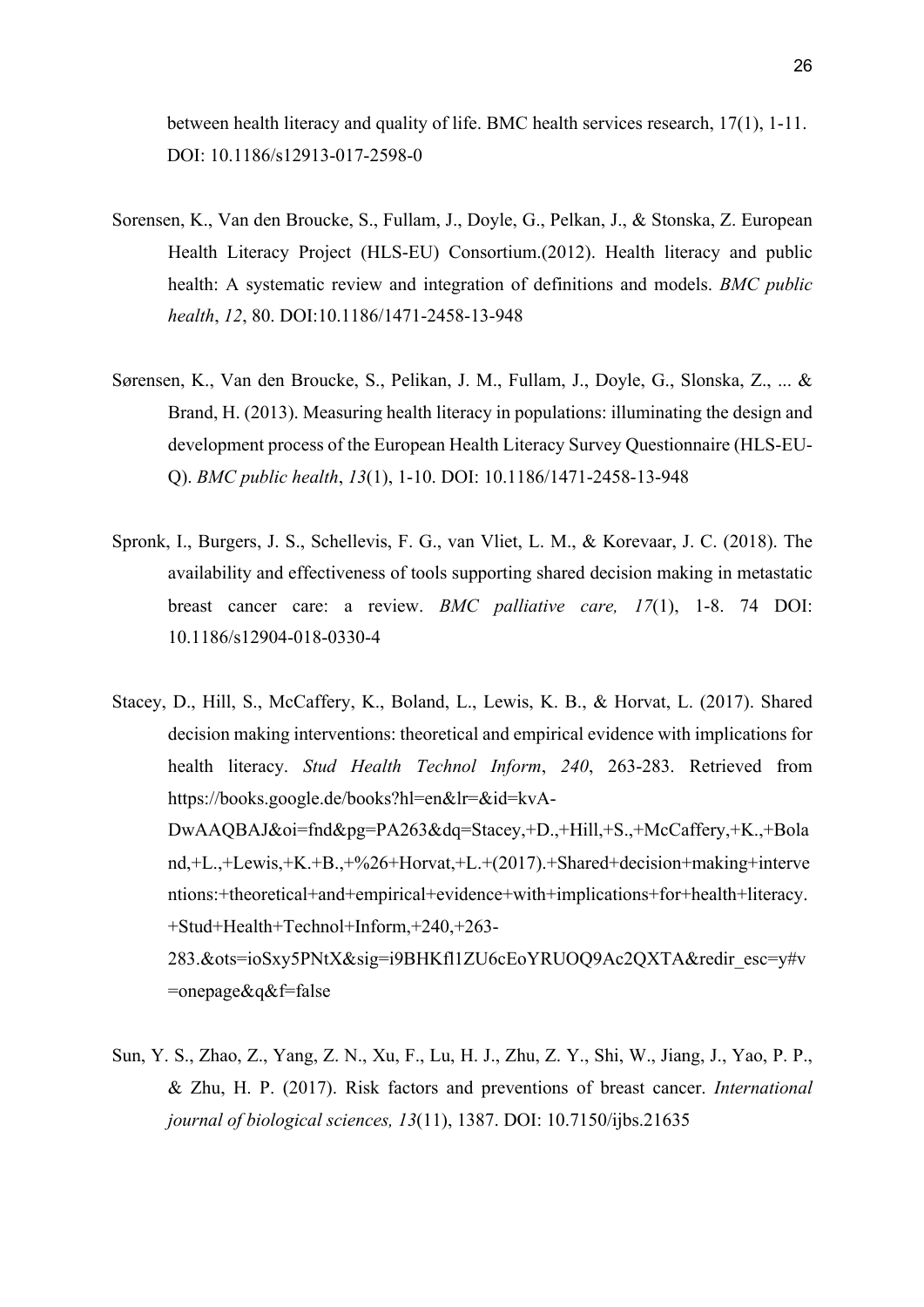- van Der Waal, D., Verbeek, A. L., Den Heeten, G. J., Ripping, T. M., Tjan-Heijnen, V. C., & Broeders, M. J. (2015). Breast cancer diagnosis and death in the Netherlands: a changing burden. *The European Journal of Public Health*, *25*(2), 320-324. DOI:10.1093/eurpub/cku088
- Vogel, B. A., Bengel, J., & Helmes, A. W. (2008). Information and decision making: patients' needs and experiences in the course of breast cancer treatment. *Patient education and counseling, 71*(1), 79-85. DOI: 10.1016/j.pec.2007.11.023
- Vreugdenhil, M. M., Kool, R. B., van Boven, K., Assendelft, W. J., & Kremer, J. A. (2018). Use and effects of patient access to medical records in general practice through a personal health record in the netherlands: Protocol for a mixed-methods study. *JMIR research protocols*, *7*(9), e10193. DOI::10.2196/10193
- Wagner III, W. E. (2019). Using IBM® SPSS® statistics for research methods and social science statistics. Sage Publications. Retrieved from: https://books.google.de/books?hl=de&lr=&id=RA97DwAAQBAJ&oi=fnd&pg=PT9 &dq=ibm+spss+25.0&ots=zfB10QMdg9&sig=X-371pERM9YlQmtu1UMAArkBS0w&redir\_esc=y#v=onepage&q=ibm%20spss%202 5.0&f=false
- Witteveen, A., Vliegen, I. M., Sonke, G. S., Klaase, J. M., IJzerman, M. J., & Siesling, S. (2015). Personalisation of breast cancer follow-up: a time-dependent prognostic nomogram for the estimation of annual risk of locoregional recurrence in early breast cancer patients. *Breast cancer research and treatment*, *152*(3), 627-636. DOI:10.1007/s10549-015-3490-4
- World Medical Association. (2001). World Medical Association Declaration of Helsinki. Ethical principles for medical research involving human subjects. Bulletin of the World Health Organization, 79(4), 373. Retrieved from https://www.ncbi.nlm.nih.gov/pmc/articles/PMC2566407/